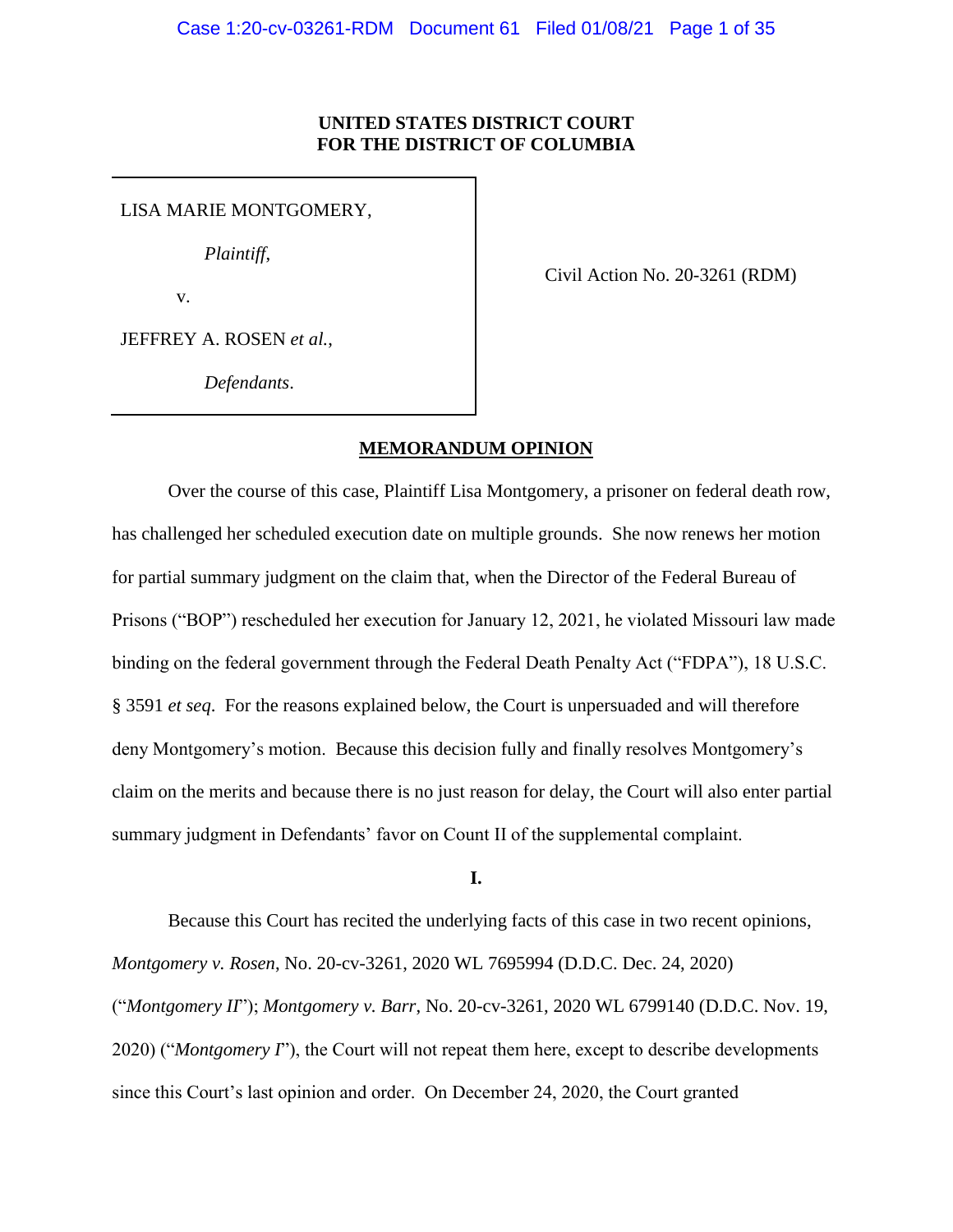### Case 1:20-cv-03261-RDM Document 61 Filed 01/08/21 Page 2 of 35

Montgomery's motion to vacate her rescheduled execution date of January 12, 2021. *See generally*, *Montgomery II*, 2020 WL 7695994. The Court entered partial summary judgment for Montgomery, finding that the Director of BOP had violated federal regulation 28 C.F.R. § 26.3 by rescheduling her execution before the Court's stay lifted. *Id.* at \*2, \*12; *see also* Dkt. 48. The Court did not, however, reach Montgomery's second claim—that her rescheduled execution date also violated the FDPA by contravening Missouri state law requiring a minimum of 90 days' notice and capping the number of executions allowed per month. As the Court explained, the FDPA claim presented "a host of difficult issues that, if possible, [were] better left for resolution on a less compressed timetable," and furthermore, "the question whether a new order must provide Montgomery with at least 90 days' notice [was] hypothetical and not ripe for resolution." *Montgomery II*, 2020 WL 7695994, at \*12. On January 1, 2021, the D.C. Circuit reversed this Court's judgment granting partial summary judgment. *Montgomery v. Rosen*, No. 20-5379, Order at 1 (D.C. Cir. Jan. 1, 2021); Dkt. 56. A few days later, on January 5, 2021, the D.C. Circuit denied Montgomery's motion for rehearing en banc, *Montgomery v. Rosen*, No. 20- 5379, Order at 1 (D.C. Cir. Jan. 5, 2021), and the court issued its mandate forthwith, Dkt. 56.

In light of the D.C. Circuit's decision, Montgomery's execution date of January 12, 2021, has been reinstated. Shortly after 9:00 p.m. on January 5, 2021, Montgomery moved for leave to file a renewed motion for partial summary judgment on her FDPA claim, Dkt. 58, and later that same evening, the Court directed that Defendants respond by 9:00 p.m. the following evening and that Montgomery file her reply by noon on January 7, 2021, Minute Order (Jan. 5, 2021). The Court heard oral argument at 2:00 p.m. on January 7, 2021. At argument, the parties consented to the Court's treating Defendants' opposition as a cross-motion for partial summary judgment.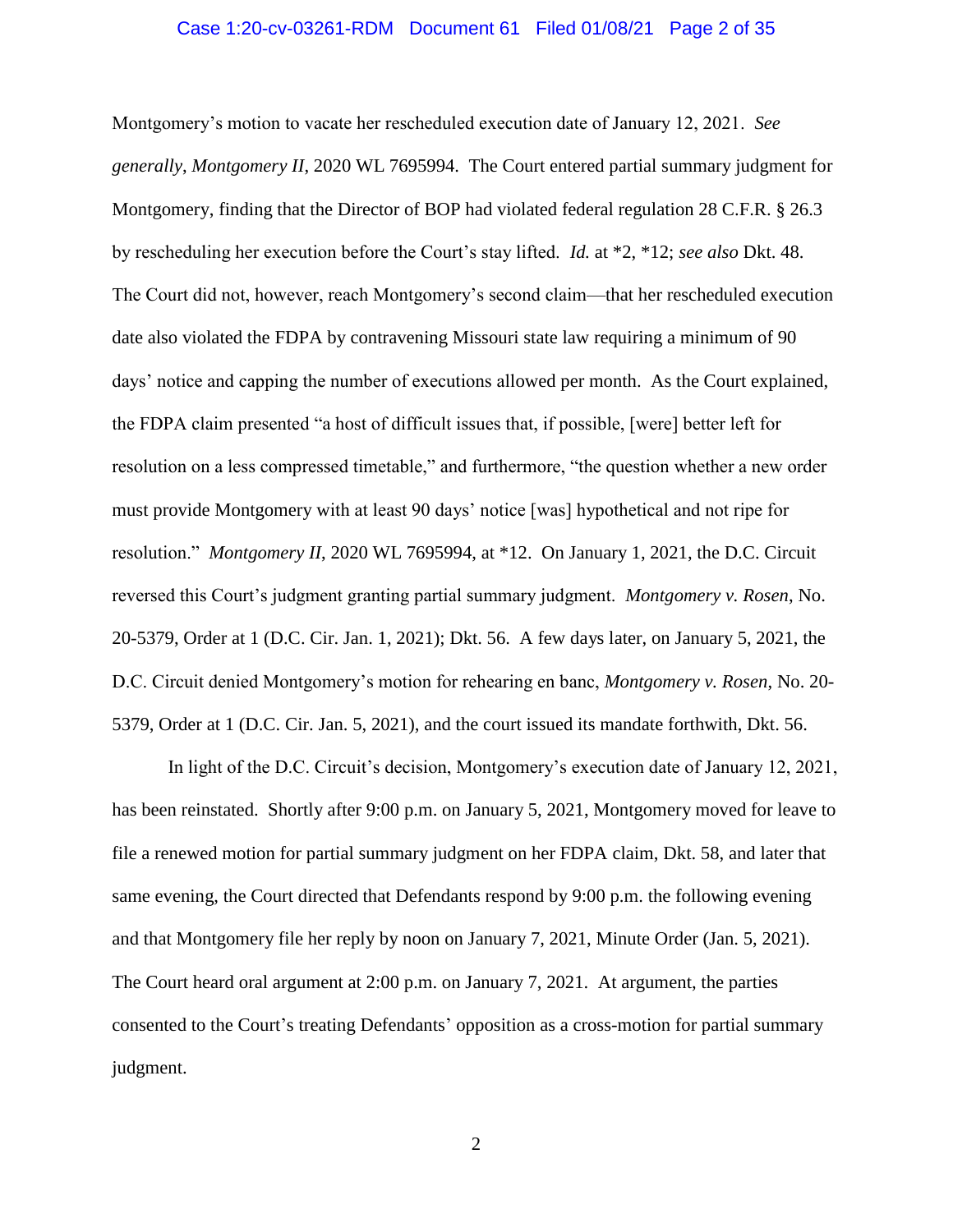#### **II.**

As a threshold matter, the Court will grant Montgomery's motion for leave to renew her motion for partial summary judgment, Dkt. 58. Now that the D.C. Circuit has reversed the Court's judgment on Count I of Montgomery's supplemental complaint, Dkt. 56, thereby reinstating her January 12, 2020 execution date, Montgomery's FDPA claim takes on new significance and is ripe for decision. Indeed, even Defendants, who contest Montgomery's filing of an additional brief, acknowledge that her FDPA claim "is ripe for this Court's consideration." Dkt. 59 at 9.

### **III.**

In her renewed motion for partial summary judgment, Montgomery argues that in resetting her execution date for January 12, 2021, Defendants violated the FDPA. Dkt. 58-2 at 10–14; Dkt. 35 at 16–18. In relevant part, that statute provides that "[w]hen the sentence [of death] is to be implemented, the Attorney General shall release the person sentenced to death to the custody of a United States marshal, who shall supervise implementation of the sentence in the manner prescribed by the law of the State in which the sentence is imposed." 18 U.S.C. § 3596(a). Montgomery contends that because she was sentenced in the Western District of Missouri, *see United States v. Montgomery*, 635 F.3d 1074, 1079 n.1 (8th Cir. 2011), her execution must be implemented in accordance with Missouri law, Dkt. 58-2 at 10; Dkt. 35 at 16– 17. According to Montgomery, Defendants failed to comply—in two respects—with a binding Missouri regulation, Missouri Supreme Court Rule 30.30(f), which governs the setting of execution dates.

As a state regulation, Rule 30.30(f) by its terms directs the conduct of state actors. It provides that the "[Missouri Supreme] Court shall set dates of execution after consultation with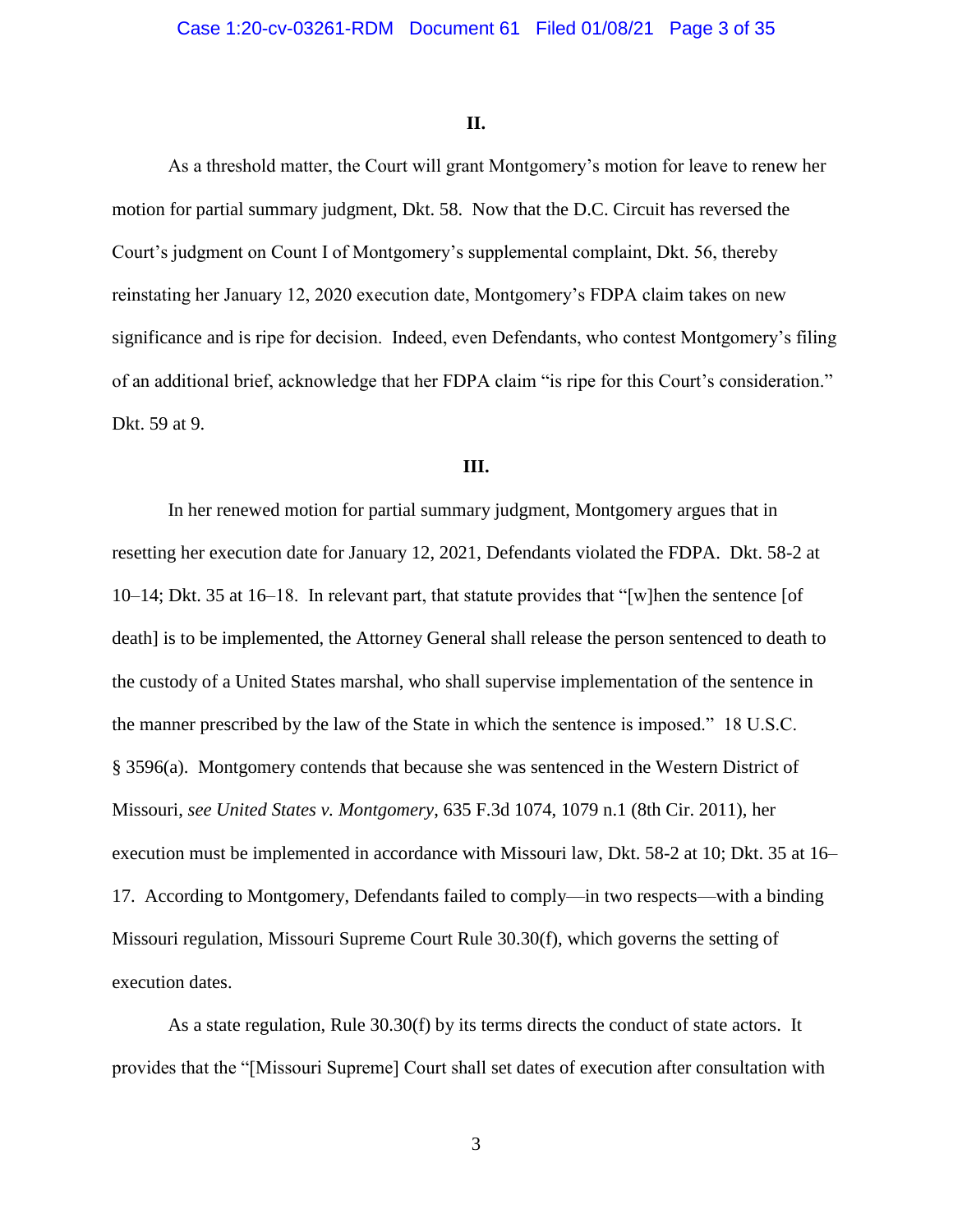### Case 1:20-cv-03261-RDM Document 61 Filed 01/08/21 Page 4 of 35

the director of the department of corrections." Mo. Sup. Ct. R. 30.30(f). The rule constrains the setting of dates in two ways. First, the rule requires that "[a]ny date of execution shall be at least 90 days but not more than 120 days after the date the order setting the date is entered." *Id.* Second, the rule provides that "[t]he department of corrections shall not be required to execute more than one warrant of execution per month." *Id.* Montgomery alleges that Defendants violated both restrictions by providing her far less than 90 days' notice of her rescheduled execution date and by scheduling three federal executions for January 2021. Dkt. 58-2 at 10; Dkt. 35 at 17.

Defendants do not (and could not) contest that the FDPA requires a United States marshal to "supervise implementation of [Montgomery's] sentence in the manner prescribed by the law of the State in which [her] sentence was imposed," 18 U.S.C. § 3596(a), or that she was sentenced in Missouri. Nor do Defendants dispute that the Missouri Supreme Court's rules carry the force of law.<sup>1</sup> Instead, Defendants primarily argue that Missouri's Rule governing the

l

<sup>&</sup>lt;sup>1</sup> Although conceding that the Missouri Supreme Court's rules carry the force of law, Defendants contend that the FDPA does not incorporate Rule 30.30(f) because that Rule governs only "the internal organization and operations of the Missouri state government" and is "focus[ed] on state institutional roles." Dkt. 37 at 31; *see also* Dkt. 59 at 15. And in a similar vein, Defendants' counsel suggested at oral argument that Rule 30.30(f) is only one of "pleading, practice, or procedure in Missouri state court." Dkt. 53 at 51 (Simpson). As such, Defendants argue that "the rule's framework cannot sensibly be translated to the federal level." Dkt. 37 at 31; Dkt. 59 at 15. In Defendants' view, it would be absurd to suggest that the Missouri Supreme Court or even the United States Supreme Court would set the dates of federal executions. But at least some adaptation of state law, which by its nature dictates the conduct of state actors, to the federal context is a necessary result of Congress's choice to incorporate state execution procedures into the FDPA. As Montgomery points out, the statutory requirement that a United States marshal "supervise implementation of the sentence in the manner prescribed by the law of the State in which the sentence is imposed," 18 U.S.C.  $\S$  3596(a), would have little meaning if the government "could avoid any obligation under state law simply because a state's laws contemplate that all matters relating to implementation of an execution will be carried out by that state's institutions," Dkt. 42 at 22. The Court is thus unpersuaded that the references in Rule 30.30(f) to the Missouri Supreme Court and to the state's department of corrections necessarily render the time limitations prescribed in the rule inapplicable. Nor is it absurd to suggest that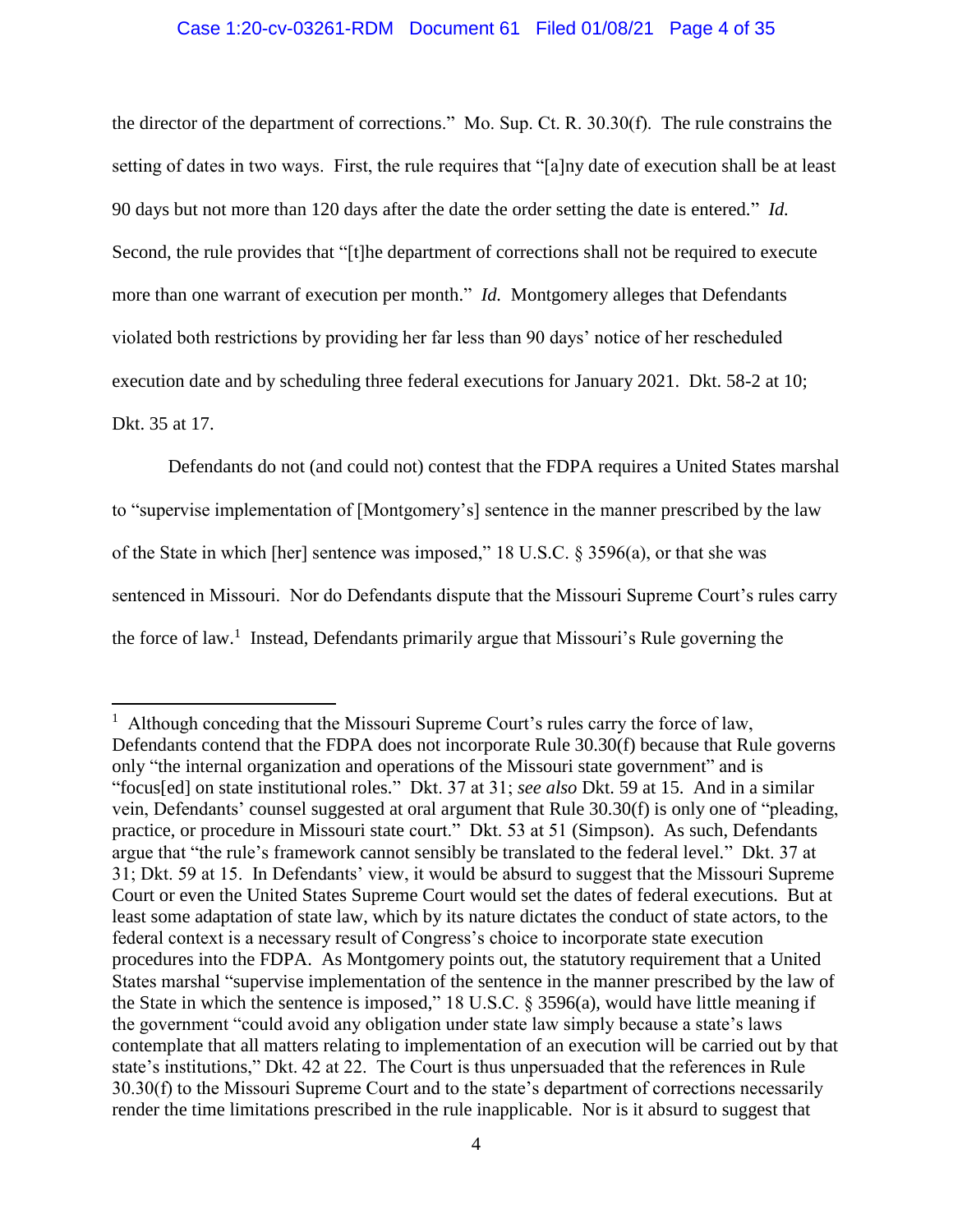### Case 1:20-cv-03261-RDM Document 61 Filed 01/08/21 Page 5 of 35

scheduling of executions is not part of the "implementation of the sentence in the manner prescribed by the law of the State." 18 U.S.C. § 3596(a); *see also* Dkt. 37 at 26. The questions for the Court are thus (1) whether the phrase "implementation of the sentence in the manner prescribed" should be read narrowly to include only the method of, and conduct immediately surrounding, the execution itself, or should be read broadly to include antecedent steps leading to the ultimate execution, and, if so, (2) whether setting the execution date is one of those antecedent steps.

## **A.**

Montgomery contends that the D.C. Circuit's fractured decision *In re Federal Bureau of Prisons' Execution Protocol Cases*, 955 F.3d 106, 130 (D.C. Cir. 2020) ("*Execution Protocol Cases I*") answers these questions. In that case, the D.C. Circuit considered a challenge from several death row inmates contending that the Department of Justice's ("DOJ" or the "Department") adoption in 2019 of a single federal execution protocol violated the FDPA, because that protocol did not incorporate the "procedural details" of each state's execution protocols, such as, with respect to lethal injections, "how the intravenous catheter is to be inserted." *Id.* at 111. The D.C. Circuit reversed this Court's order granting a preliminary injunction to the plaintiffs, but in doing so, the court divided three ways on the meaning of the FDPA. *Id.* at 108 ("Each member of the panel takes a different view of what the FDPA requires."). As such, the D.C. Circuit issued four separate opinions: a short per curiam opinion explaining its judgment, followed by two concurrences and a dissent.

l

federal courts could set executions dates; in fact, they have done exactly that throughout the history of the country, as discussed below. As explained further below, however, the Court is persuaded that Rule 30.30(f)'s limitation on the number of executions that may be conducted per month does not translate to the federal setting in the manner Montgomery suggests.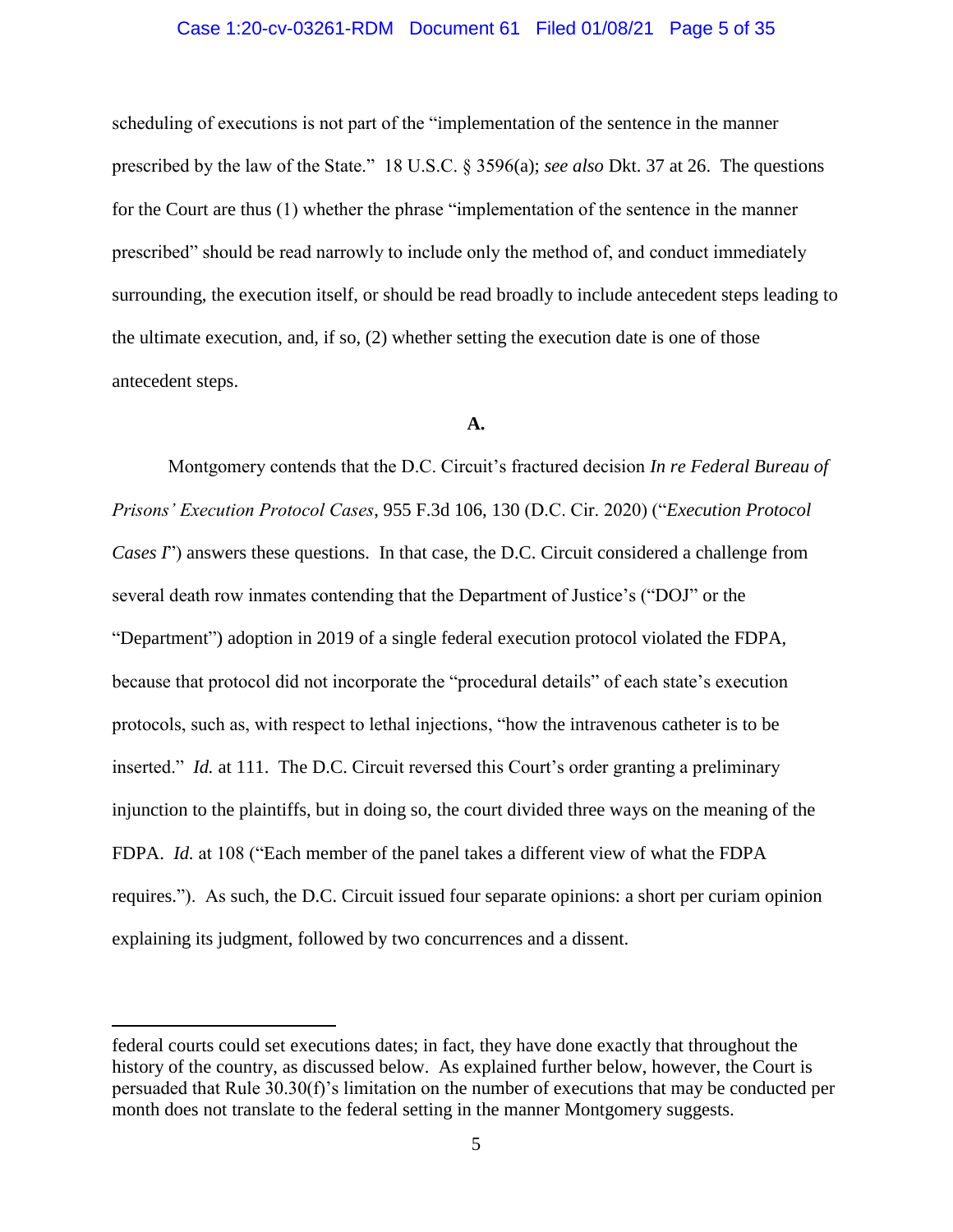### Case 1:20-cv-03261-RDM Document 61 Filed 01/08/21 Page 6 of 35

In the first concurrence, Judge Katsas focused on the word "manner" within the statutory provision, 18 U.S.C. § 3596(a), and concluded "that the FDPA regulates only the top-line choice among execution methods such as hanging, electrocution, or lethal injection." *Execution Protocol Cases I*, 955 F.3d at 113 (Katsas, J., concurring). In the second concurrence, Judge Rao took a broader view of the statutory language. She interpreted "manner prescribed by the law of the State," 18 U.S.C. § 3596(a), to include "the positive law and binding regulations of a state," *id.* at 130 (Rao, J., concurring). And she interpreted "implementation" to encompass "a range of procedures and safeguards surrounding executions." *Id.* at 133. As relevant here, Judge Rao wrote:

In the death penalty context, the term "implementation" is commonly used to refer to a range of procedures and safeguards surrounding executions, not just the top-line method of execution. This is true of DOJ's regulations, which were promulgated during a period when no statute specified procedures for the federal death penalty. DOJ's 1993 execution regulation bears the title "Implementation of Death Sentences in Federal Cases." *See* 58 Fed. Reg. 4,898 (Jan. 19, 1993). That regulation governs very minute aspects of executions, *including the "[d]ate,* time, place, and method," whether and when the prisoner has access to spiritual advisors, and whether photographs are allowed during the execution. *Id.* at 4,901–902.

955 F.3d at 134 (Rao, J., concurring) (brackets in original) (emphasis added). Judge Rao nevertheless concluded that the federal protocol passed muster because the state procedures that plaintiffs sought to enforce were drawn from "informal procedures or protocols" that did not constitute "the law of the State." *Id.* at 130. And Judge Rao also read the federal protocol as flexible enough to permit the incorporation of state-mandated procedures in a given case. She explained that the federal protocol included a "carveout" allowing officials to "depart from its procedures in the face of superseding legal obligations." *Id.* at 129, 143.

In dissent, Judge Tatel "agree[d] with Judge Rao that the term 'manner' refers to more than just general execution method," and he agreed with her "thorough[]" response to "the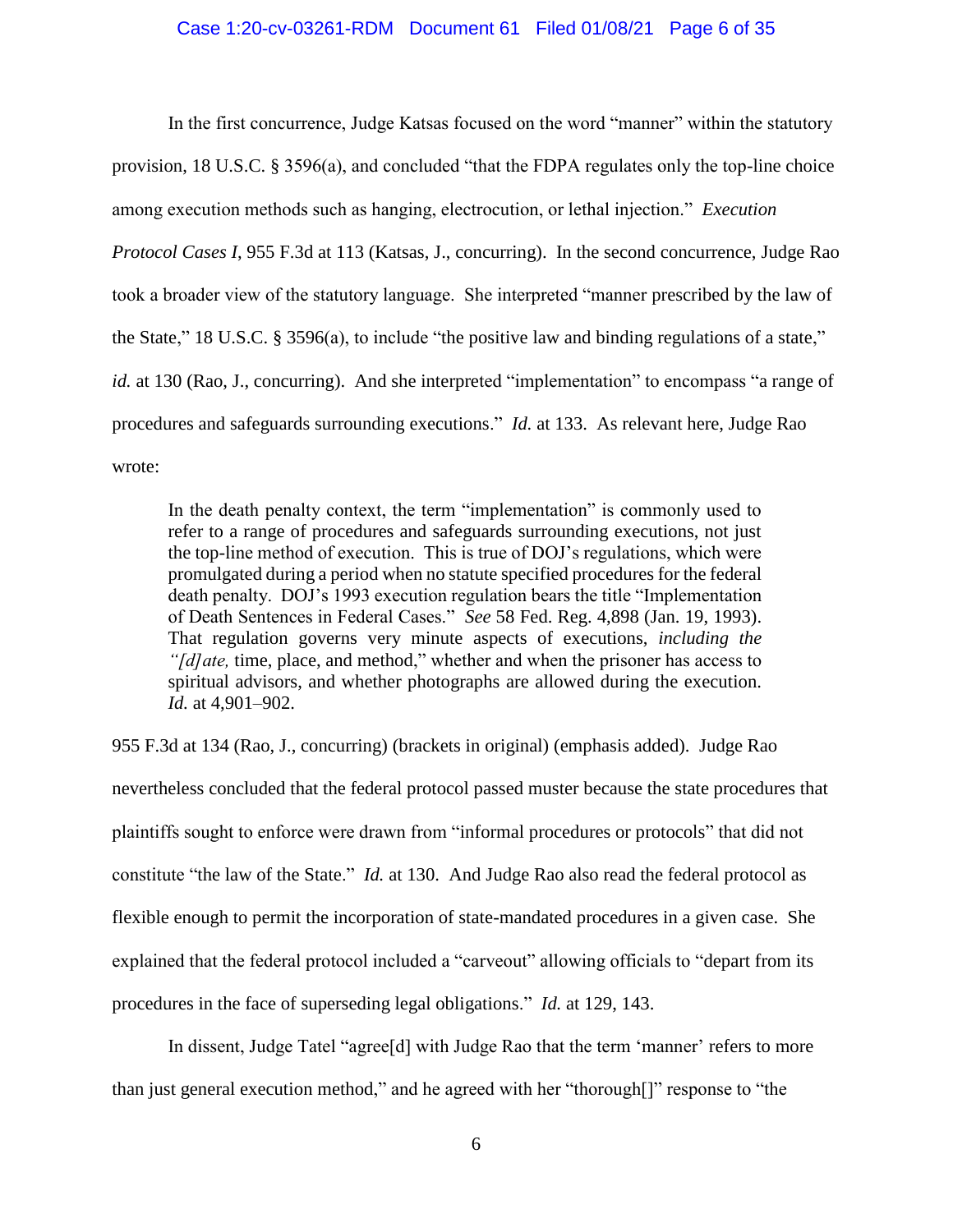### Case 1:20-cv-03261-RDM Document 61 Filed 01/08/21 Page 7 of 35

government's arguments and convincing[] respon[se] to Judge Katsas's survey of the historical record." *Id.* at 146 (Tatel, J., dissenting). He disagreed, however, with Judge Rao's conclusion that state execution protocols are not "prescribed by the law of the State." *Id.* at 149. Although the protocols themselves are not usually codified in statutes, state laws "delegate to state prison officials the task of developing specific execution procedures," and "[s]tate officials adopt such protocols not just to comply with state law, but also to ensure that executions comply with the Constitution." *Id.* at 146. As such, "'by law,' each state directed its prison officials to develop execution procedures, and 'by law,' those officials established such procedures and set them forth in execution protocols." *Id.* at 147. Judge Tatel thus concluded that those protocols are state law that the FDPA requires the federal government to follow when implementing a death sentence. *Id.* at 148–50. As for whether the federal protocol included an exception requiring the government to depart from its prescribed procedures whenever necessary to comply with a state's manner of execution, Judge Tatel found no such provision in the protocol. *Id.* at 149–50. He therefore concluded that the federal protocol violated the FDPA. *Id.* at 146. Finally, Judge Tatel noted that the case then-before the D.C. Circuit did not present any line-drawing challenges because it concerned procedures "obviously integral to 'implement[ing]' a death sentence"—that is, "procedures that effectuate the death, . . . including choice of lethal substances, dosages, veinaccess procedures, and medical-personnel requirements." *Id.* at 151 (internal brackets omitted).

Montgomery sifts these differing opinions and finds a clear rule. She contends that Judge Rao's opinion is controlling and that this Court is bound to follow its reading of "implementation" to include the "date" of execution. Dkt. 35 at 17 (quoting *Execution Protocol Cases I*, 955 F.3d at 130 (Rao, J., concurring)). And she further argues that, in the context of denying en banc reconsideration of a separate appeal in the same case, seven judges on the court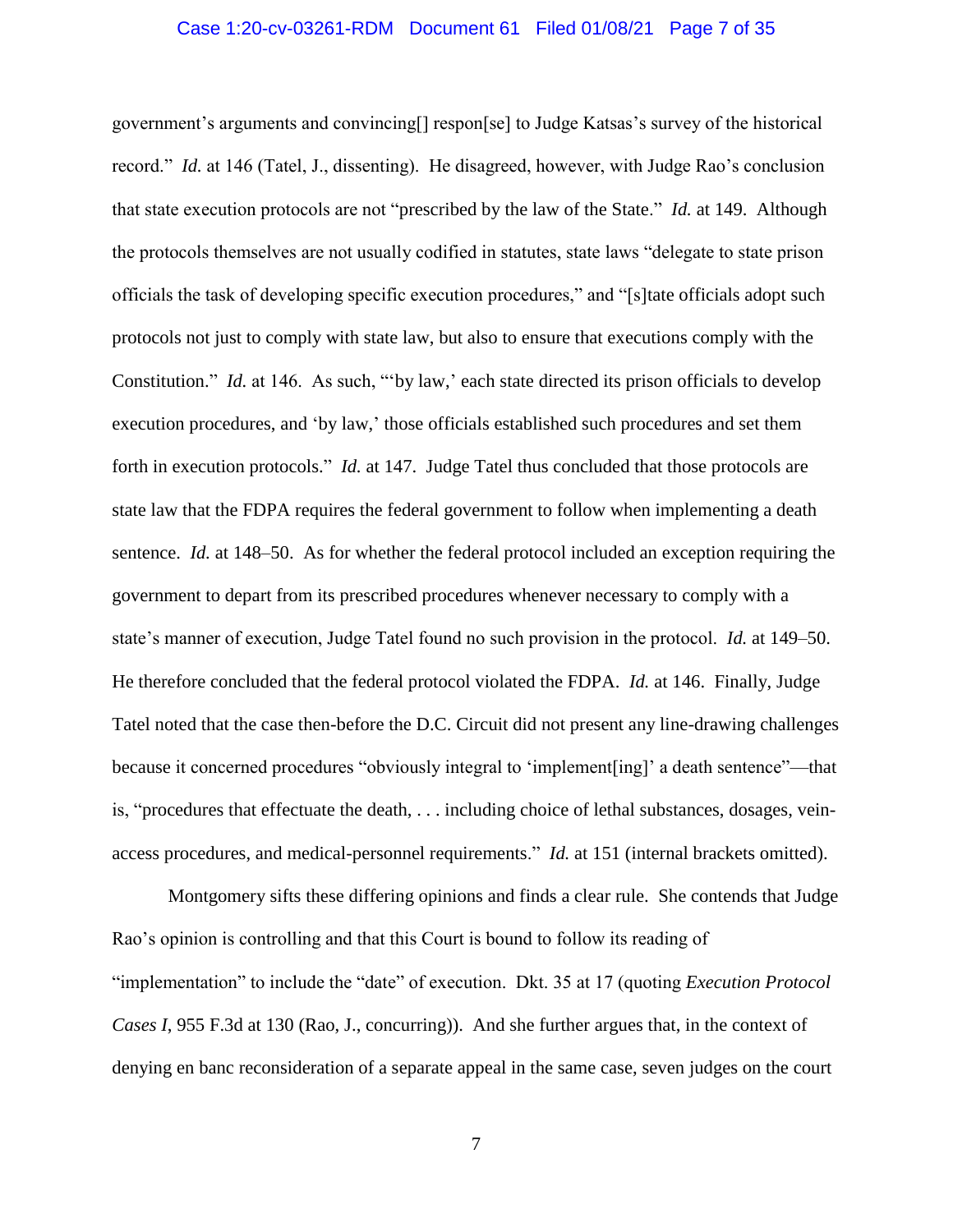### Case 1:20-cv-03261-RDM Document 61 Filed 01/08/21 Page 8 of 35

of appeals, representing a majority, acknowledged that Judge Rao's opinion is controlling. *See In re Fed. Bureau of Prisons' Execution Protocol Cases* ("*Execution Protocol Cases II*"), No. 20-5361, slip op. at 3–4 (D.C. Cir. Dec. 10, 2020) (en banc).

If Montgomery's reading of the opinions in *Execution Protocol Cases II* were correct, then the en banc court's determination that Judge Rao's opinion is binding would itself be binding on this Court. And it is true, at a minimum, that Judge Wilkins, joined by three other judges, refers in his dissent from the denial of en banc reconsideration to "Judge Rao's controlling opinion." *Id.* at 4 (Wilkins, J., dissenting). But the Court cannot agree with Montgomery that Judge Katsas's separate concurring opinion, joined by two other judges, recognized the controlling nature of Judge Rao's earlier opinion, at least not with respect to her broad reading of "implementation" within the FDPA. Judge Katsas discussed Judge Rao's earlier concurrence, but distinguished it, contending that the prior decision concerned only the meaning of "manner" and not of "implementation." *Id.* at 3 (Katsas, J., concurring). And Judge Katsas did not give any indication that he viewed Judge Rao's opinion as binding. *Id.* Indeed, it is implausible to suggest that Judge Katsas viewed Judge Rao's concurrence as binding on the point that "implementation" includes the setting of an execution date, given that (1) the exact issue before the en banc court was whether "implementation" includes setting the execution date as required by Texas law and (2) Judge Katsas concluded that "'implementation' does not include scheduling the execution, but instead presupposes a set time and date." *Id.* That leaves Montgomery with only four votes on the en banc court of appeals for the proposition that Judge Rao's concurrence is a binding precedent.

Beyond pointing to the competing opinions in *Execution Protocol Cases II*, Montgomery's renewed motion contends that Judge Rao's opinion is binding based on the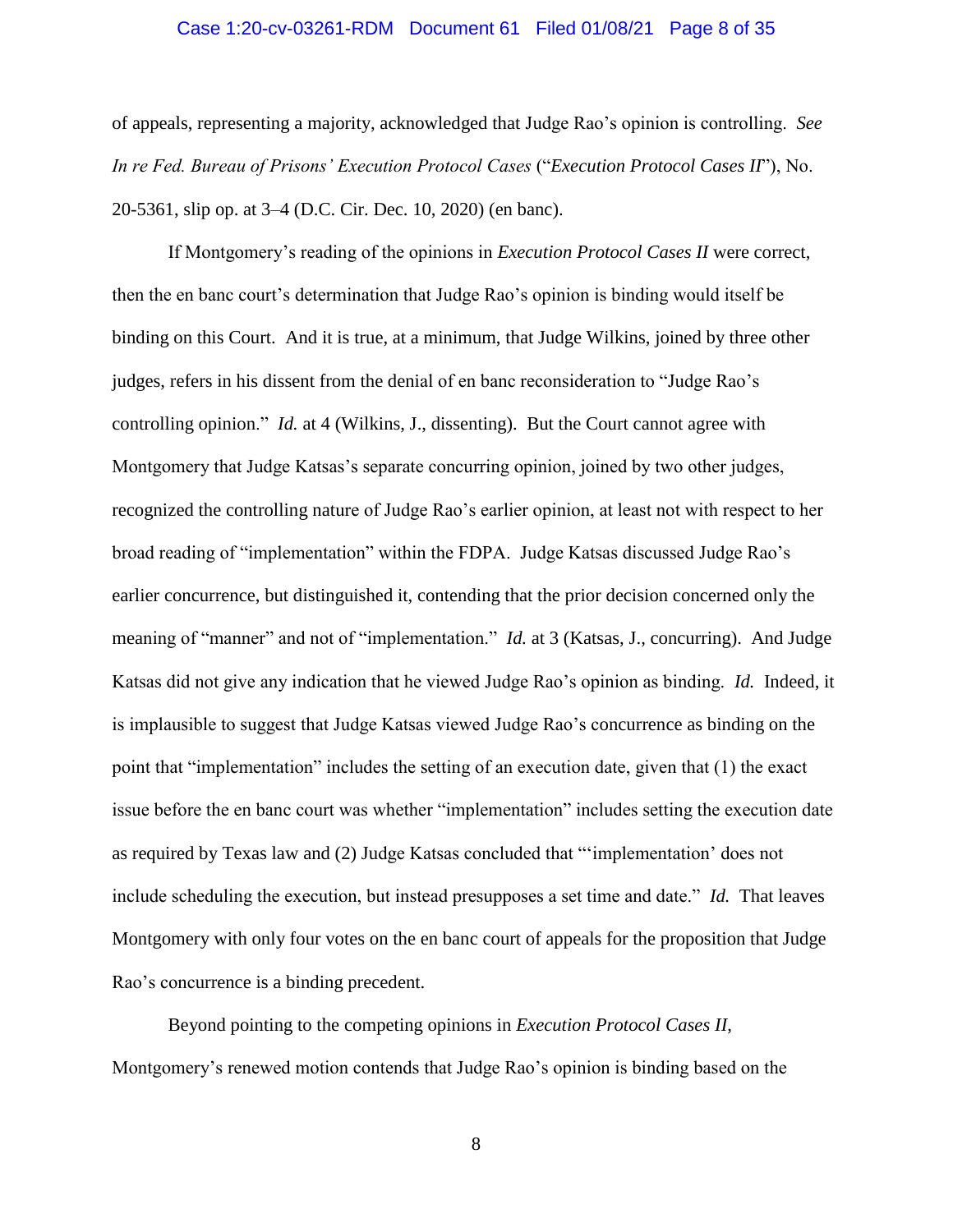#### Case 1:20-cv-03261-RDM Document 61 Filed 01/08/21 Page 9 of 35

technique that the Supreme Court announced in *Marks v. United States*, 430 U.S. 188 (1977), for determining which of its own opinions is controlling in cases where no opinion garners a majority of votes. *See* Dkt. 58-2 at 11–12. Under *Marks*, when the Supreme Court issues fragmented opinions, the opinion of the Justices concurring in the judgment on the "'narrowest grounds'" represents the Court's holding. *Marks*, 430 U.S. at 193 (quoting *Gregg v. Georgia*, 428 U.S. 153, 169 n.15, (1976) (opinion of Stewart, Powell, and Stevens, JJ.)). The D.C. Circuit, however, has read *Marks* narrowly: "*Marks* is workable—one opinion can be meaningfully regarded as 'narrower' than another—only when one opinion is a logical subset of other, broader opinions." *King v. Palmer*, 950 F.2d 771, 781 (D.C. Cir. 1991) (en banc). That is, "the narrowest opinion must represent a common denominator of the Court's reasoning; it must embody a position implicitly approved by at least five Justices who support the judgment." *Id*. *Marks* becomes "problematic," however, when "one opinion supporting the judgment does not fit entirely within a broader circle drawn by the others." *Id.* at 782. If applied in those situations, *Marks* would "turn a single opinion that lacks majority support into national law." *Id.* In short, "[w]hen eight of nine Justices do not subscribe to a given approach to a legal question, it surely cannot be proper to endow that approach with controlling force, no matter how persuasive it may be." *Id.* In support of this holding, the en banc court of appeals explained that its conception of *Marks* is consistent with how the Supreme Court itself has applied the rule, including in the death penalty context. *Id.* at 781; *see also United States v. Epps*, 707 F.3d 337, 348 (D.C. Cir. 2013) (applying the *Marks* rule as interpreted by *King v. Palmer*); *cf. United States v. Duvall*, 740 F.3d 604 (D.C. Cir. 2013) (en banc) (debate in separate concurring opinions by Rogers, Kavanaugh, and Williams, JJ., about the proper interpretation of *Marks* in light of *King v. Palmer*).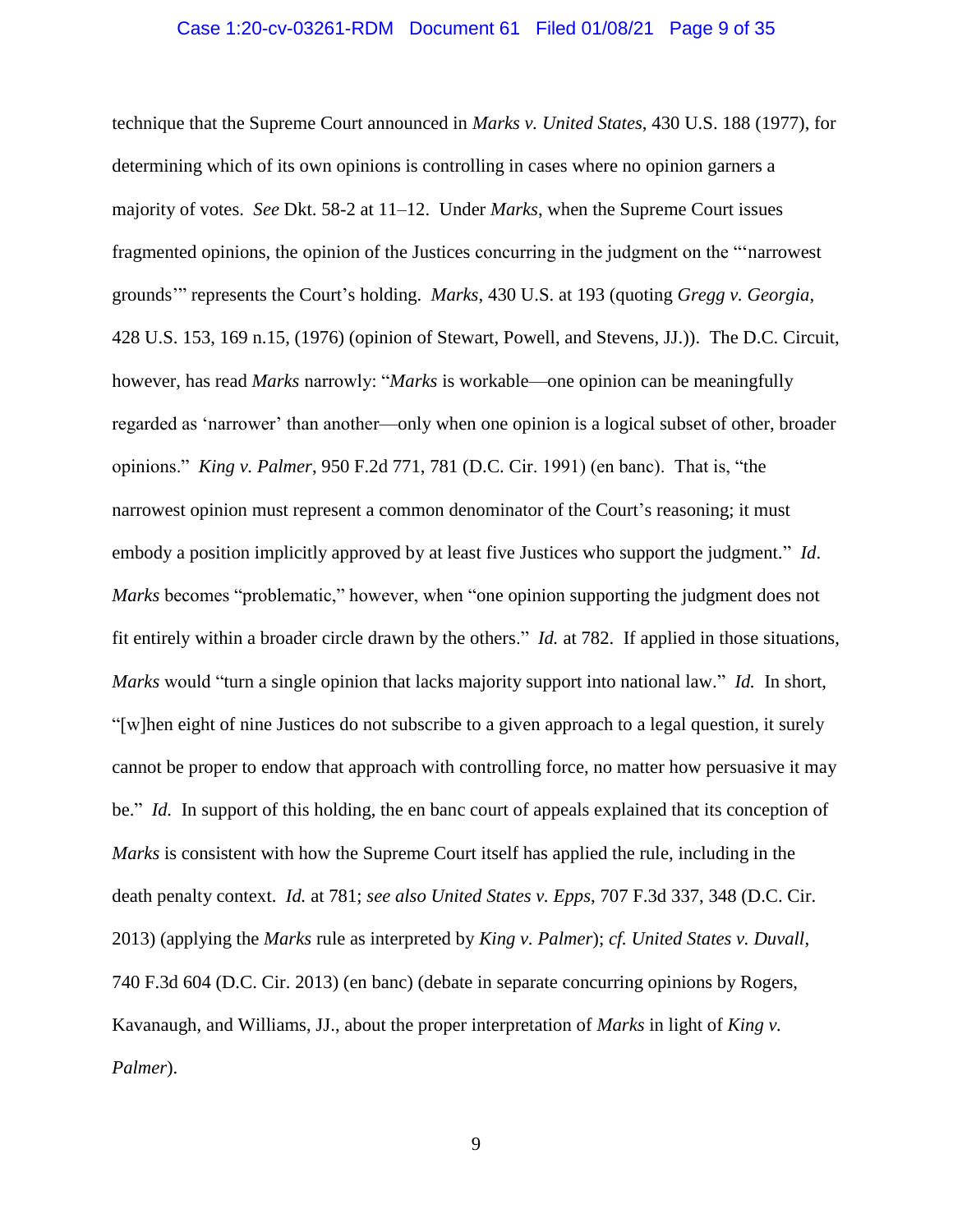### Case 1:20-cv-03261-RDM Document 61 Filed 01/08/21 Page 10 of 35

Here, the Court concludes that Judge Rao's opinion is not controlling, at least not on the question of whether "implementation" as used in the FDPA encompasses the setting of execution dates—an issue that was not presented in *Execution Protocol Cases I*. As an initial matter, unlike a fractured Supreme Court decision in which no opinion garners more than four votes, the D.C. Circuit's decision in *Execution Protocol Cases I* opens with a per curiam opinion on behalf of the court, which is binding. *See* 955 F.3d at 108–13. That opinion at least arguably represents the panel's own distillation of which propositions of law garnered two votes.

But even assuming that it makes sense to apply a *Marks*-like analysis to determine which opinion in *Execution Protocol Cases I* was narrowest and therefore controlling, none of the three separate opinions in that case "fit entirely within a broader circle drawn by" one of the others in interpreting the scope of "implementation." *King*, 950 F.2d at 782; *see also Duvall*, 740 F.3d at 618 (William, J., concurring) (using a Venn diagram to explain why "[w]ithout *King*'s requirement that one [opinion] be a subset of the other [opinion], the idea of 'narrowness' is inherently confusing and in fact indeterminate"). Because Judge Rao read "implementation of the sentence in the manner prescribed by [state] law," 18 U.S.C. § 3596(a), more broadly than Judge Katsas, one might argue that she ruled for the defendants on narrower grounds, but there is no way in which her decision is a subset of Judge Katsas's, and indeed those two judges disagreed entirely on the meaning of the statute. They even disagreed about whether it was necessary in the context of that case to interpret the word "implementation" within the statutory phrase "implementation of the sentence in the manner prescribed by [state] law," *id.*, with Judge Katsas focusing exclusively on the meaning of "manner," *see Execution Protocol Cases I*, 955 F.3d at 113 (Katsas, J., concurring).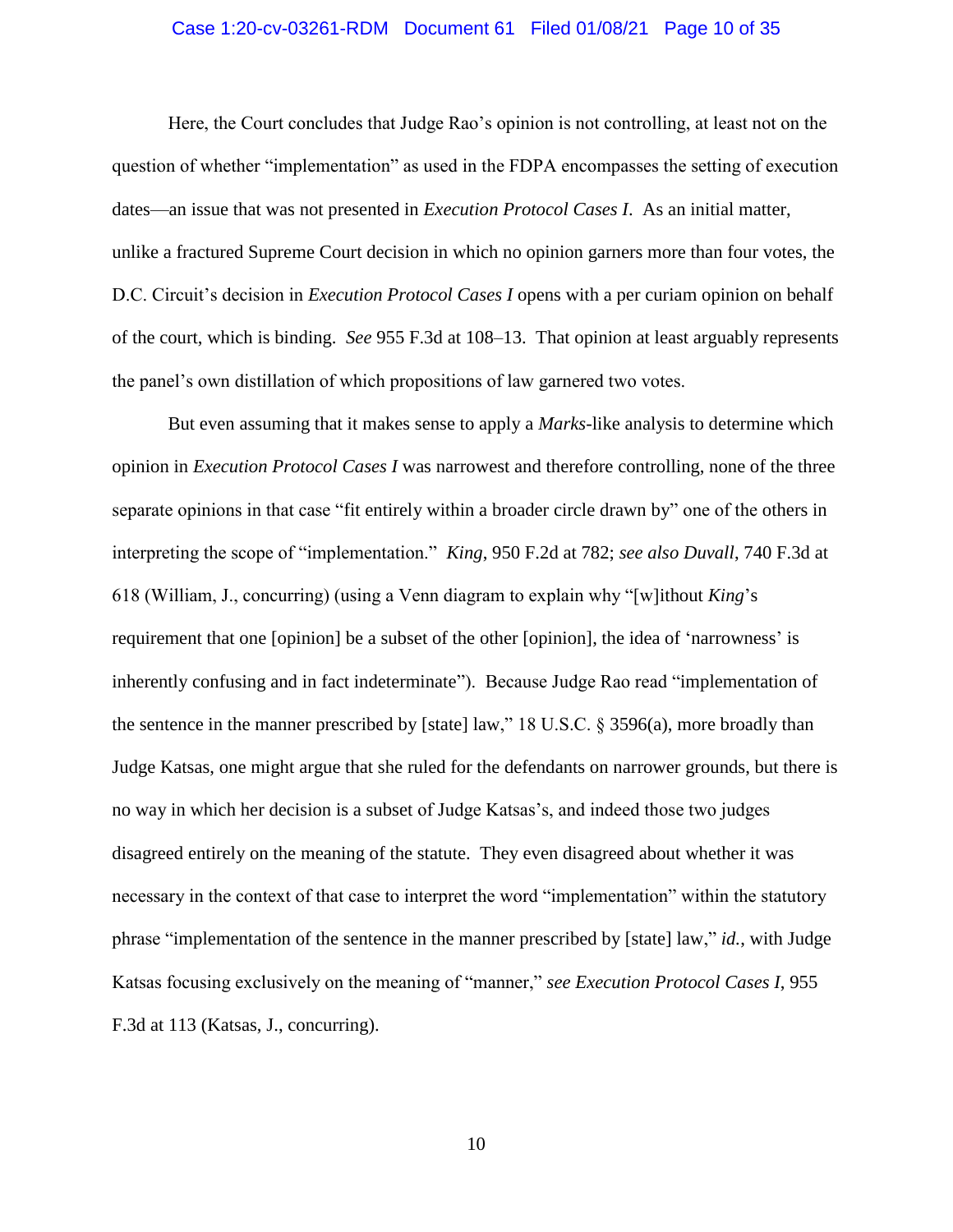### Case 1:20-cv-03261-RDM Document 61 Filed 01/08/21 Page 11 of 35

Nor can the Court find two votes for an interpretation of "implementation" that includes the setting of execution dates by adding together Judge Rao's concurrence and Judge Tatel's dissent. Montgomery argues that Judge Rao and Judge Tatel both concluded that the FDPA incorporates formal state laws and regulations. Dkt. 58-2 at 11–12. That is true, but while Judge Tatel adopted Judge Rao's interpretation of "manner" and approved of her responses to "the government's arguments" and "Judge Katsas's survey of the historical record," *Execution Protocol Cases I*, 955 F.3d at 146 (Tatel, J., dissenting), he neither joined her opinion in relevant part nor expressed a view on whether setting execution dates falls within the ambit of "implementation." To the contrary, the issue of setting dates was not presented in the case, and Judge Rao briefly touched on that question merely to support her understanding of the broad scope of the word "implementation." *Id.* at 133–34 (Rao, J., concurring). As the D.C. Circuit explained in *King*, where a concurring jurist does not join a separate opinion or clearly adopt its reasoning on a particular point, that is insufficient to form binding precedent on that point. *King*, 950 F.2d at 778, 783. In short, Judge Rao's observation that the FDPA's reference to "implementation" includes the setting of the date of execution does not constitute binding circuit precedent.

#### **B.**

Even though Judge Rao's observation is not binding, her opinion still offers a persuasive analysis of the statutory text for the Court to consider. In contrast to Judge Rao's thorough opinion, the recent out-of-circuit precedents that Defendants invoke provide little analysis. Dkt. 59 at 10; Dkt. 37 at 26. These precedents posit that "implementation" encompasses only "procedures effectuating death," without expounding on what that means. *See United States v. Vialva*, 976 F.3d 458, 461–62 (5th Cir. 2020); *Peterson v. Barr*, 965 F.3d 549, 554 (7th Cir.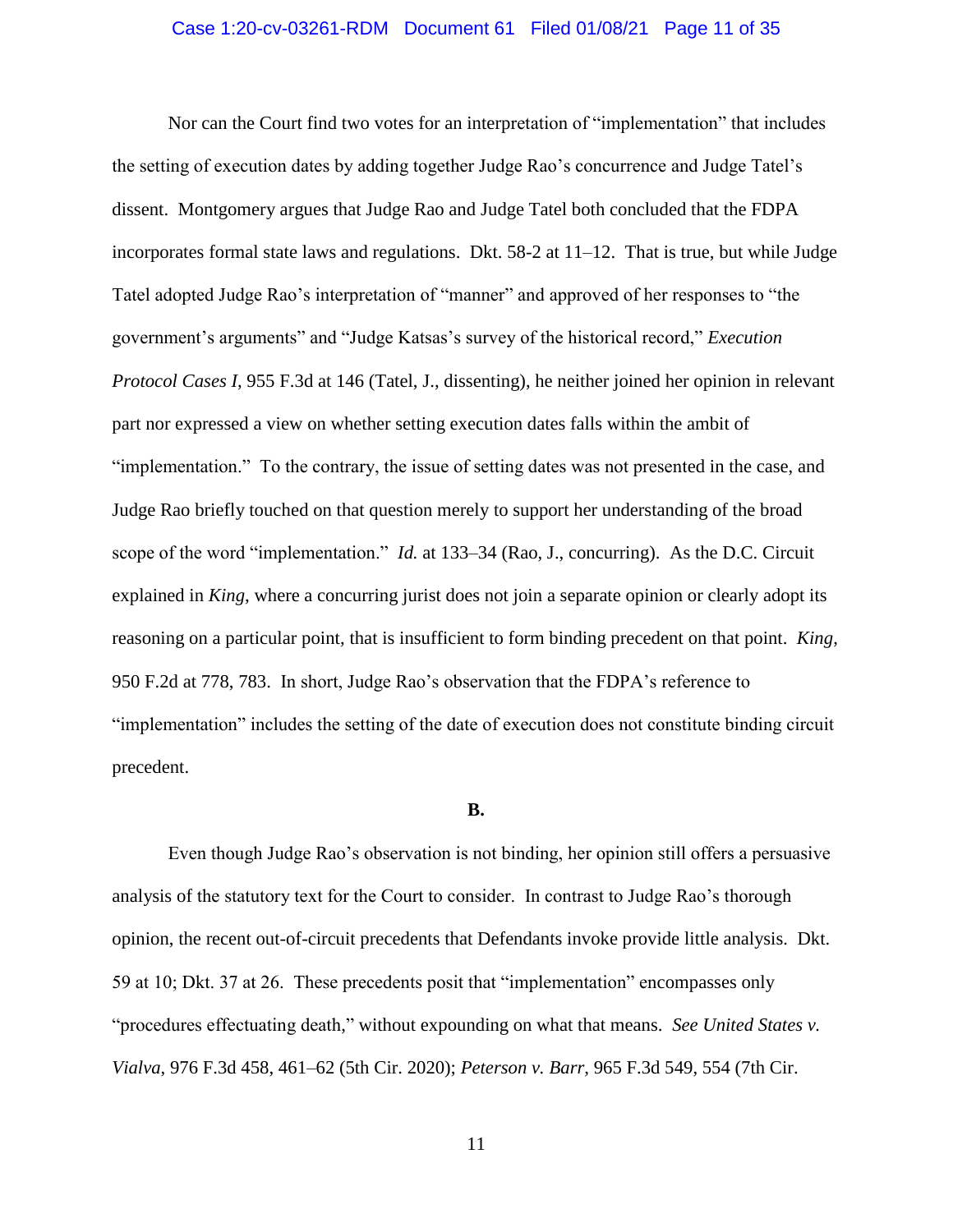### Case 1:20-cv-03261-RDM Document 61 Filed 01/08/21 Page 12 of 35

2020); *United States v. Mitchell*, 971 F.3d 993, 996–97 (9th Cir. 2020). The most relevant of these decisions, *Vialva*, concerned whether the FDPA requires the government to follow a Texas state notice procedure. 976 F.3d at 461–62. The Fifth Circuit's analysis, however, is conclusory. Beyond citing to the other precedents Defendants invoke here, the entirety of the court's analysis is as follows:

[W]e conclude that that  $\S 3596(a)$  is at least limited to procedures effectuating death and excludes pre-execution process requirements such as date-setting and issuing warrants. The text of the provision explicitly refers to the "implementation of the sentence" prior to referencing state law. 18 U.S.C. § 3596(a). The text simply does not extend to pre-execution date-setting and warrants. ... The FDPA simply does not reach warrant and date-setting provisions.

*Id.* at 462. As a result, *Vialva* and these other out-of-circuit cases shed no more light on the question presented than the bare (and less than pellucid) statutory text.

That leaves the Court with four opinions from the D.C. Circuit, none of which are binding, addressing the meaning of "implementation" in the FDPA: Judge Rao's concurring opinion in *Execution Protocol Cases I*; Judge Tatel's dissenting opinion in *Execution Protocol Cases I*; Judge Katsas's concurring opinion for three judges in *Execution Protocol Cases II*; and Judge Wilkins's dissenting opinion for four judges, including Judge Tatel, in *Execution Protocol Cases II*. Adding these opinions together, it appears that at least five judges on the court of appeals have embraced a broad reading of "implementation" in § 3596(a). As noted above, Judge Rao explained that by deferring to state law on "implementation" of death sentences, the FDPA's "broad language encompasses more than earlier federal death penalty statutes, which incorporated state law only to define the 'manner of inflicting the punishment of death.'" *Execution Protocol Cases I*, 955 F.3d at 133 (Rao, J., concurring) (citing An Act to Provide for the Manner of Inflicting the Punishment of Death § 323, 50 Stat. 304, 304 (June 19, 1937); An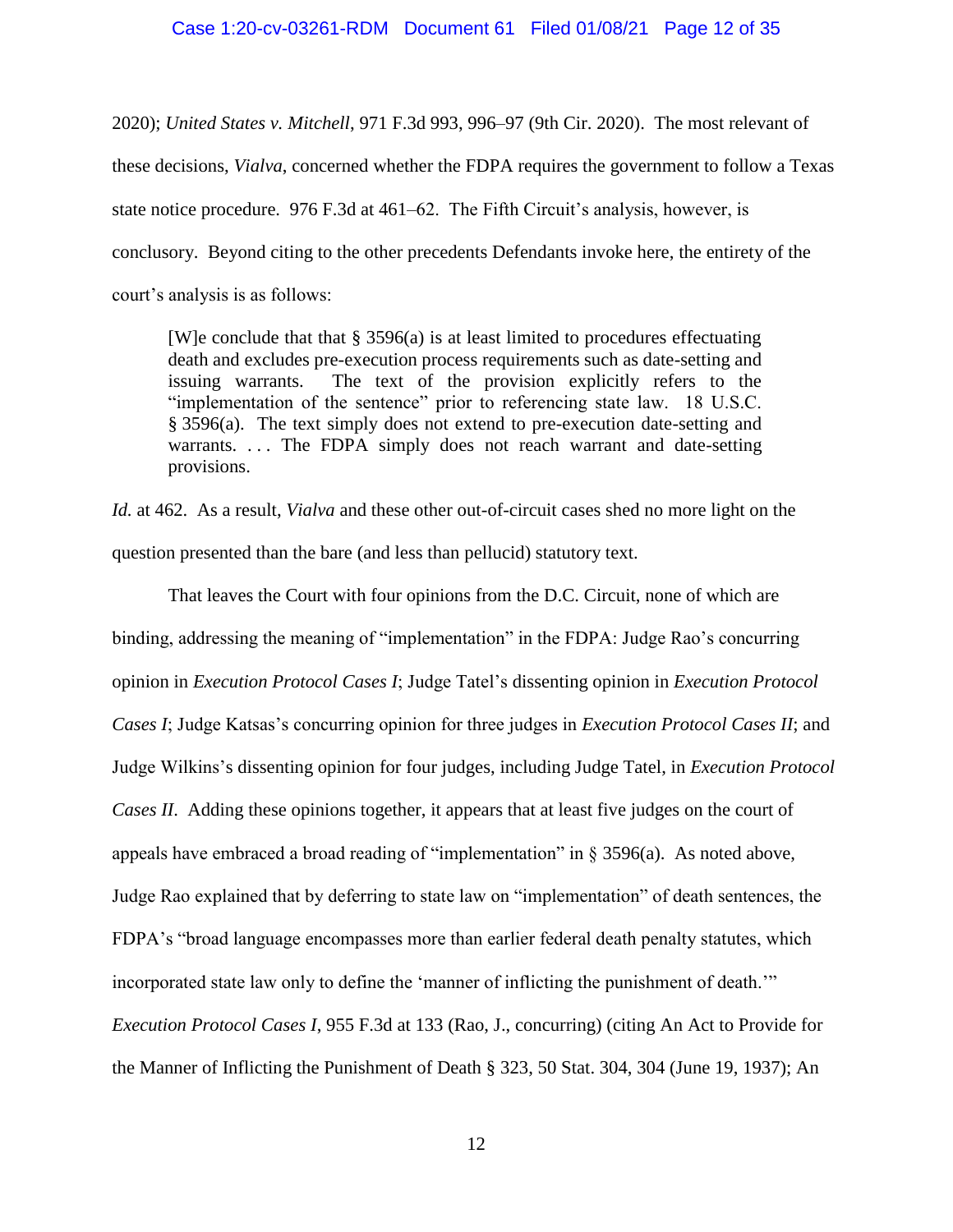### Case 1:20-cv-03261-RDM Document 61 Filed 01/08/21 Page 13 of 35

Act for the Punishment of Certain Crimes § 33, 1 Stat. 112, 119 (Apr. 30, 1790)). In her view, "[i]n the death penalty context, the term 'implementation' is commonly used to refer to a range of procedures and safeguards surrounding executions, not just the top-line method of execution" and includes, for instance, setting the date and time of executions. *Id.* at 134–35 (Rao, J., concurring). In dissent, Judge Tatel agreed with Judge Rao's interpretation of "manner" in the statutory text. *Id.* at 146 (Tatel, J., dissenting). But because the plaintiffs in the case directed their arguments only at whether "implementation" reached "those procedures that effectuate the death, including choice of lethal substances, dosages, vein-access procedures, and medicalpersonnel requirements," Judge Tatel limited his analysis to those issues. *Id.* at 151 (internal quotation marks, citations, and alterations omitted). But he emphasized that the case before the court did not require any difficult line-drawing because those procedures were "obviously integral to 'implement[ing]' a death sentence." *Id*. (alteration in original).

In *Execution Protocol Cases II*, Judge Tatel and two other judges joined Judge Wilkins's dissenting opinion concluding that the FDPA's reference to "implementation of the sentence in the manner prescribed by the law of the State in which the sentence is imposed," 18 U.S.C. § 3596(a), requires the government to follow state-law notice procedures, *Execution Protocol Cases II*, slip op. at 4 (Wilkins, J., dissenting). Judge Wilkins concluded that "prescribing the date that the sentence will be carried out is something that falls within the 'manner' of 'implementation' of the death sentence." *Id.* Notification of the execution date, Judge Wilkins reasoned, is "a critical part of the process of carrying out the death sentence" that "informs the condemned prisoner, his counsel, the warden, the victims, the public, as well as the President who has pardon and clemency power, and the courts which have power to enjoin, when the execution is actually going to occur." *Id.* And even on the narrower reading that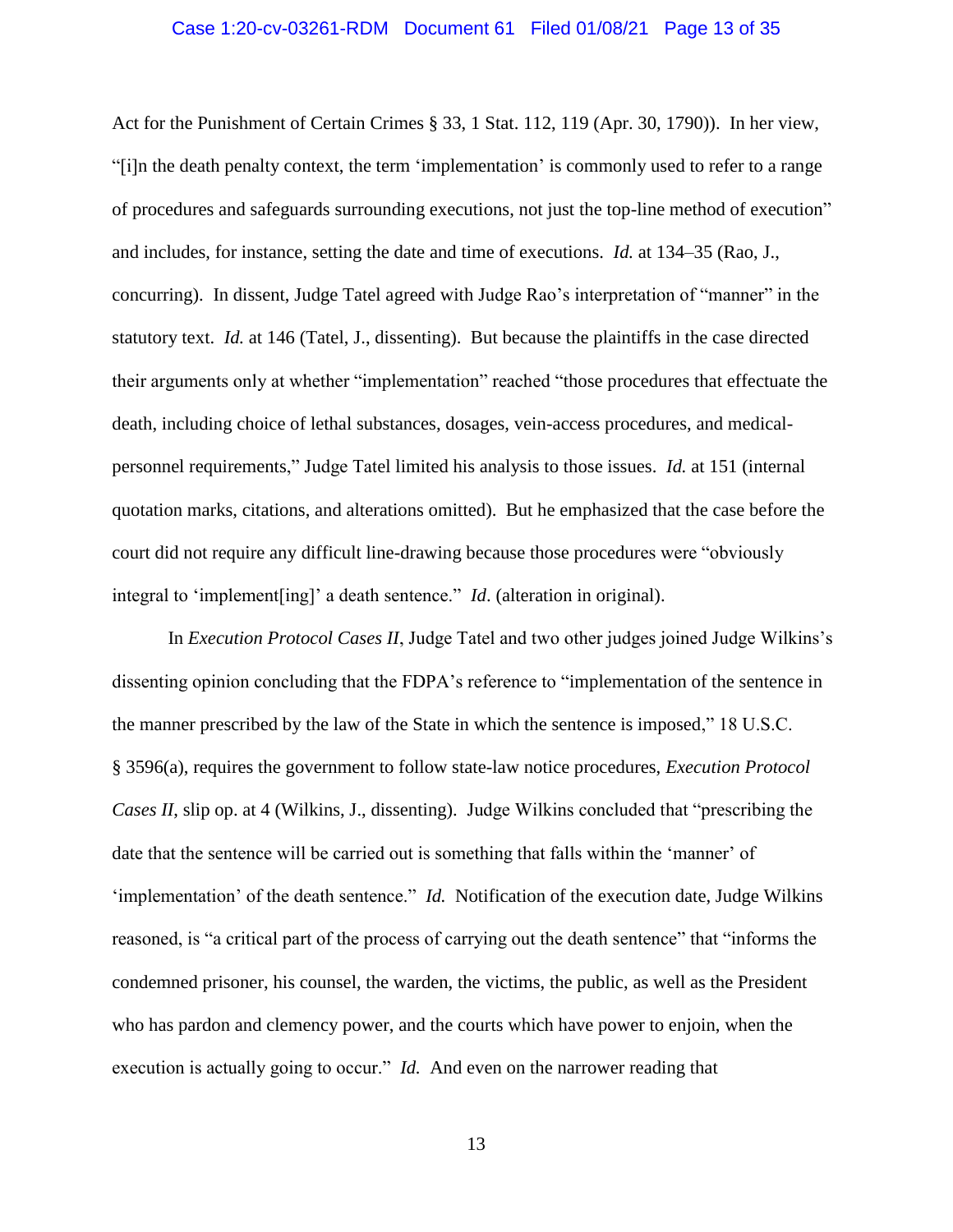### Case 1:20-cv-03261-RDM Document 61 Filed 01/08/21 Page 14 of 35

"implementation" entails only procedures that "effectuate the death," Judge Wilkins reasoned that "prescribing the date and time for the execution to occur is a necessary element of effectuating the death sentence" and noted that nothing in Judge Tatel's prior dissenting opinion was to the contrary (a characterization that Judge Tatel confirmed by joining Judge Wilkins's opinion). *Id.* In sum, Judge Wilkins wrote that "setting the date for the execution to take place is such a fundamental part of its implementation that it is reasonable to hold that it must be incorporated" under the FDPA. *Id.*

Judge Katsas, joined by two other judges, disagreed. Relying on a dictionary definition of "implementation," he concluded that the FDPA "requires the marshal to follow only those state laws that concern *how* a state conducts an execution, not *when* it does so." *Id.* at 3 (Katsas, J., concurring) (emphasis in original). Next, Judge Katsas argued that "implementation" must "involve[] only conduct that immediately precedes the execution" based on what the statute says about transferring custody of the condemned prisoner. *Id.* While a person who is sentenced to death appeals her conviction or sentence, she is in the custody of the Attorney General. 18 U.S.C. § 3596(a). The FDPA then provides that "[w]hen the sentence is to be implemented, the Attorney General shall release the person sentenced to death to the custody of a United States marshal, who shall supervise implementation of the sentence." *Id.* Judge Katsas reasoned that "[t]his language makes clear that the prisoner is transferred to the marshal only '[w]hen the sentence is to be implemented,' and that the 'implementation of the sentence' covers only conduct that follows the transfer." *Execution Protocol Cases II*, slip op. at 3 (Katsas, J., concurring) (quoting 18 U.S.C. § 3596(a)). As such, "'implementation' does not include scheduling the execution, but instead presupposes a set time and date." *Id.* Judge Katsas also concluded that a broad reading of "implementation," combined with a broad reading of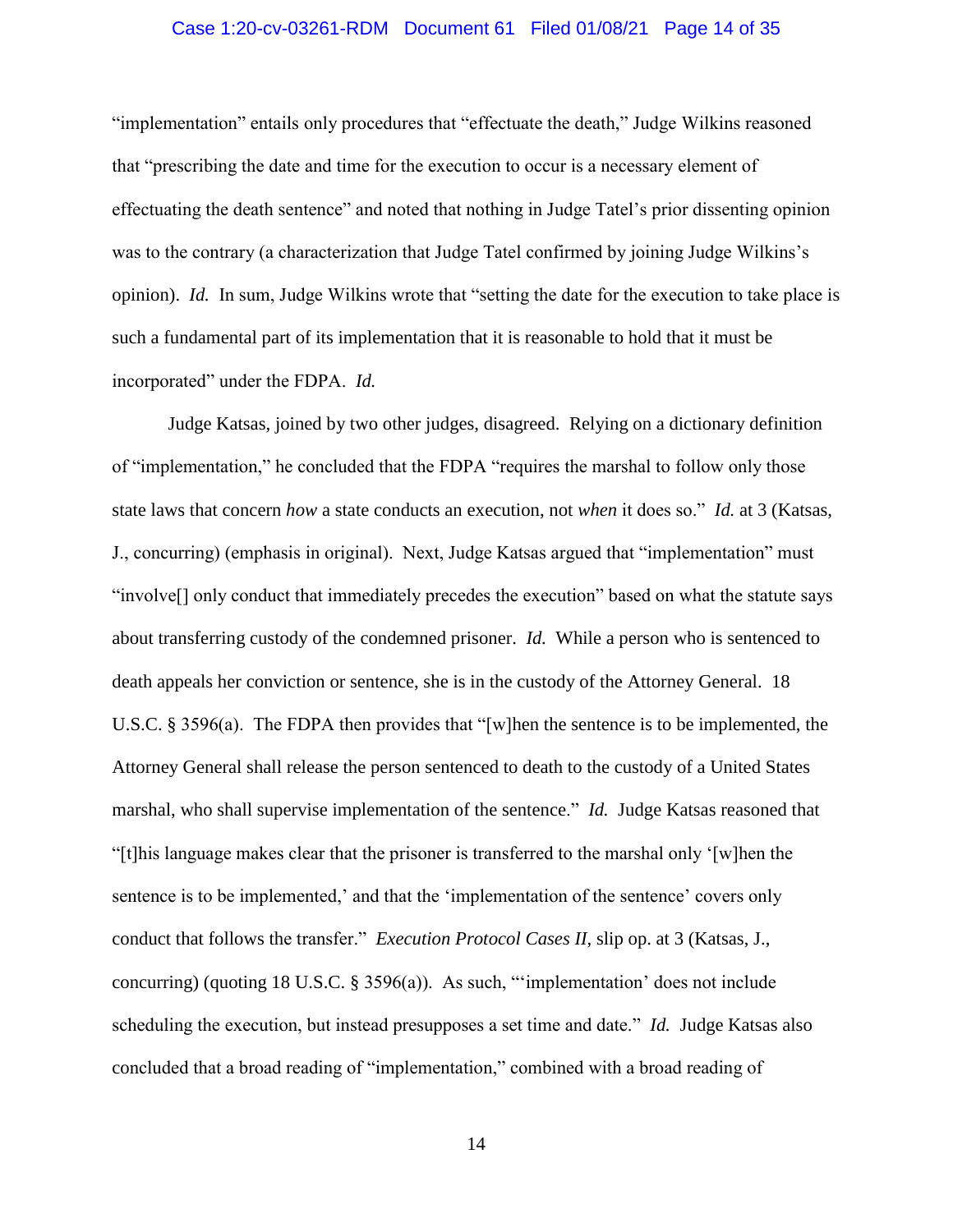### Case 1:20-cv-03261-RDM Document 61 Filed 01/08/21 Page 15 of 35

"manner," would threaten to "construe the FDPA—which was designed to expand availability of the federal death penalty—to create significant practical problems in carrying it out." *Id.*

Although these competing opinions offer helpful guidance, none is binding, and the Court must therefore undertake its own analysis. The Court begins, as it must, with the text. The FDPA calls on "a United States marshal [to] supervise implementation of the sentence in the manner prescribed by the law of the State in which the sentence is imposed." 18 U.S.C. § 3596(a). Starting with the word "implementation," the Court concludes that dictionary definitions, including those cited by both Judge Katsas and Judge Wilkins, support a reading of "implementation" that is capacious enough to encompass more than just "conduct that immediately precedes the execution." *Execution Protocol Cases II*, slip op. at 3 (Katsas, J., concurring). The version of the Oxford English Dictionary that was current when the FDPA was enacted defines "implementation" as "the act of implementing; fulfillment," and defines "implement," in turn, as "[t]o complete, perform, carry into effect (a contract, agreement, etc.); to fulfil (an engagement or promise)" or "[t]o carry out, execute (a piece of work)." Oxford English Dictionary (2d ed. 1989). Webster's Third New International Dictionary (3d ed. 1993), on which Judge Katsas relied, defines "implement" as "to carry out: accomplish, fulfill." Black's Law Dictionary (10th ed. 2014)<sup>2</sup> defines "implementation plan" as "[a]n outline of steps needed to accomplish a particular goal." Likewise, an online dictionary invoked by Judge Wilkins provides that "implementation" means "the process of making something active or effective." *Implementation*, Merriam-Webster.com,

https://www.merriamwebster.com/dictionary/implementation (last visited Jan. 7, 2021).

 $\overline{a}$ 

<sup>&</sup>lt;sup>2</sup> Although the edition of Black's Law Dictionary that Judge Katsas cited was published after the passage of the FDPA, it appears that Black's Law Dictionary has included the same definition of "implementation plan" since at least 1947.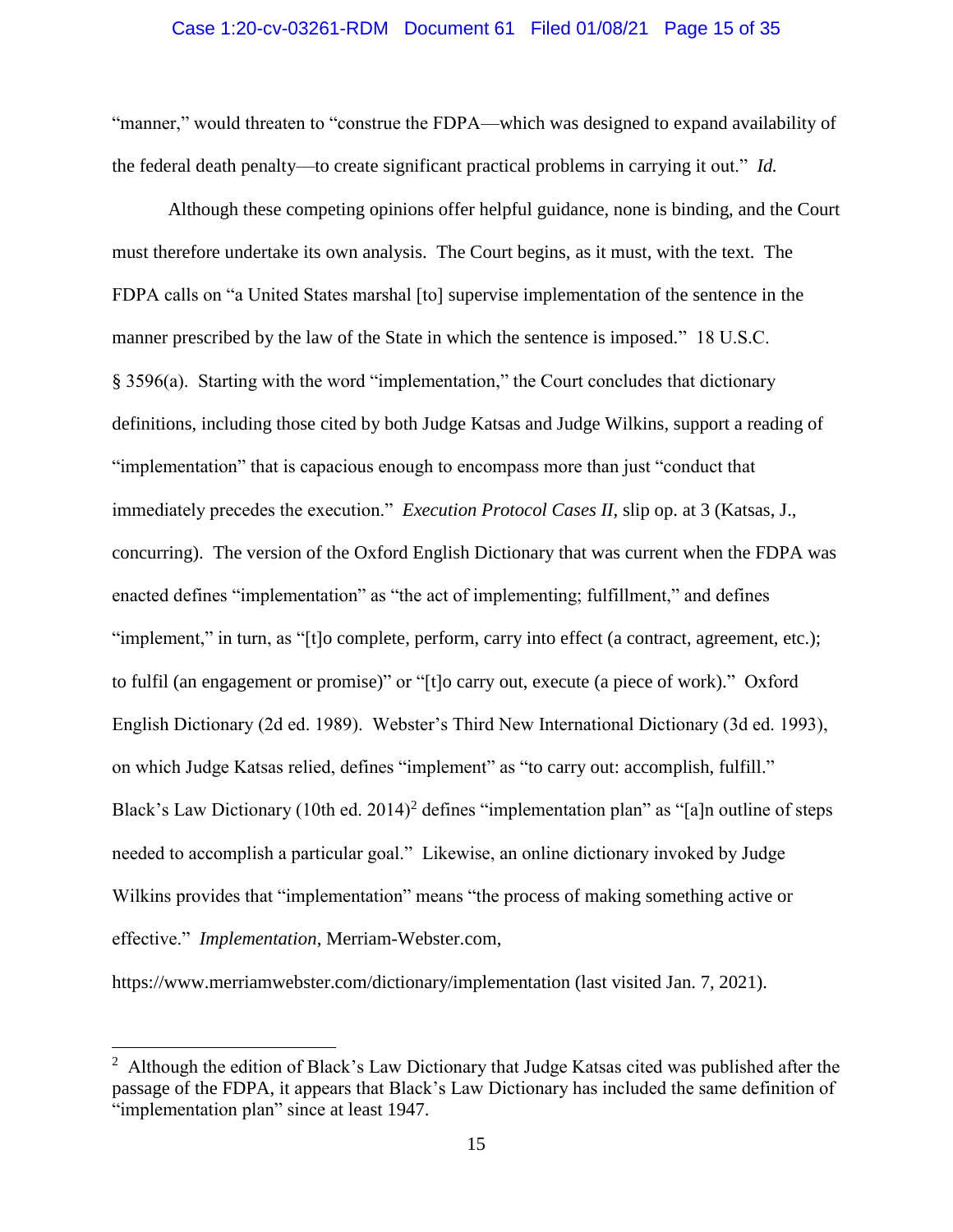### Case 1:20-cv-03261-RDM Document 61 Filed 01/08/21 Page 16 of 35

Although some of these definitions refer to completion, which might imply the final step in a process, the most common definitions treat implementation as a process with multiple steps. Implementation is about action, about taking a plan from paper to reality, about carrying something into effect. Because implementation is best understood to refer to a series of steps taken toward a goal, the statute is most naturally read as encompassing the administrative process that leads from the end of a prisoner's judicial appeals to the final carrying out of the sentence, including both preparatory steps and the attendant safeguards that surround an execution.

Other words in the statutory text confirm this understanding. The Court agrees with Judge Rao's conclusion in *Execution Protocol Cases I* that the word "manner" has a "broad, flexible meaning," which can be either general or specific, depending on context. 955 F.3d at 130 (Rao, J., concurring). In the context of the FDPA, implementation must be "in the manner prescribed by the law of the State," 18 U.S.C. § 3596(a), such that it is the law of the state that sets the level of generality for the manner of implementation, and "the federal government is . . . bound by the FDPA to follow the level of detail prescribed by state law." *Id.* at 133 (Rao, J., concurring). Furthermore, again picking up on Judge Rao's analysis, the Court concludes that the statutory direction that a United States marshal "supervise" the implementation of the execution in the manner prescribed by state law means that the government is not free to displace state law completely with its own execution procedures. *Id.* at 134. Supervise means to "oversee" and, while it might admit of some discretion, "it does not include authority to create new law or to act in contravention of law." *Id.* Although not dispositive, these additional textual clues suggest that Congress intended for the government to carry out the administrative process leading to an execution in accordance with state law.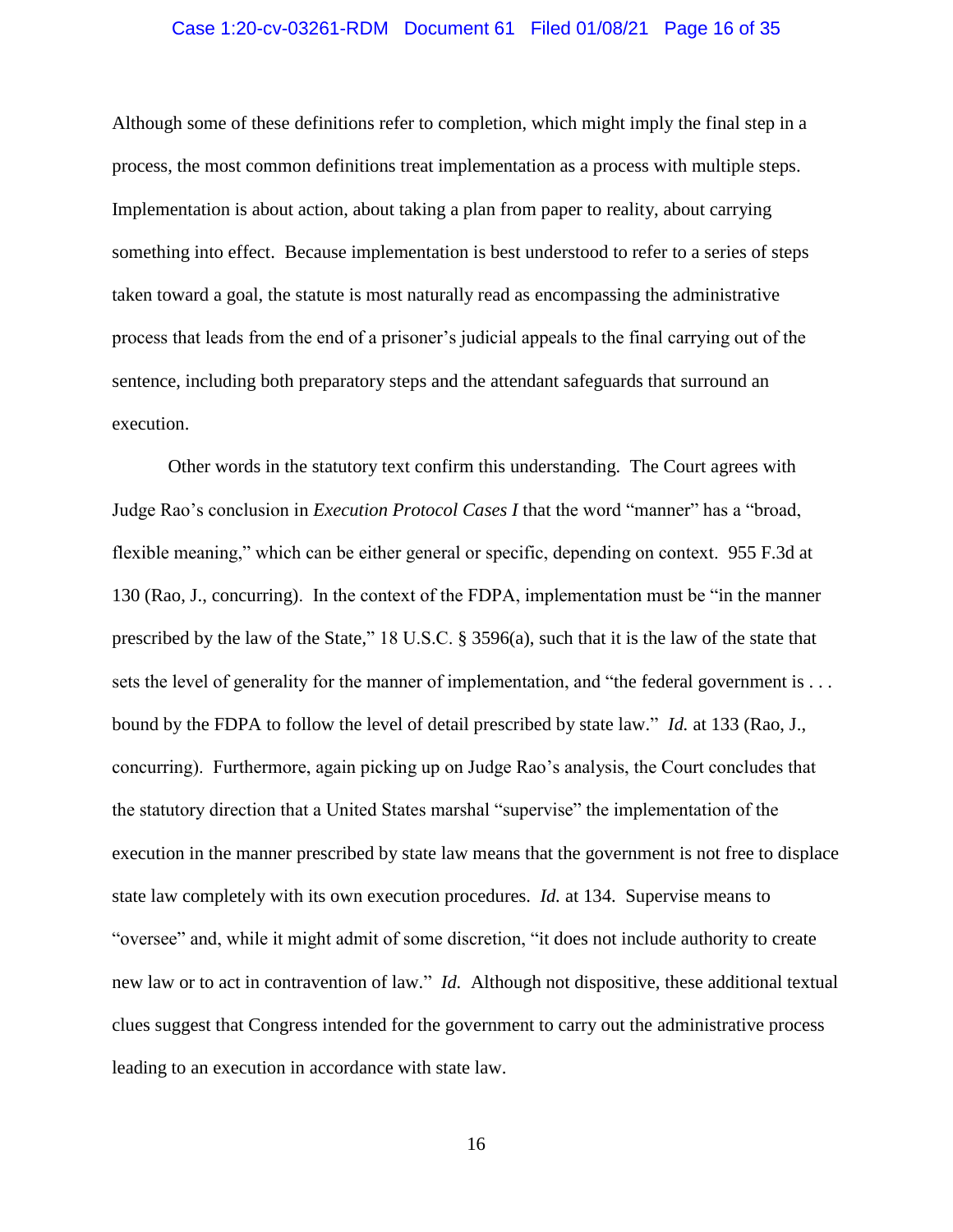### Case 1:20-cv-03261-RDM Document 61 Filed 01/08/21 Page 17 of 35

But the Court must also consider Judge Katsas's textual response, which is substantial. The statute provides that "[w]hen the sentence is to be implemented, the Attorney General shall release the person sentenced to death to the custody of a United States marshal, who shall supervise implementation of the sentence." 18 U.S.C.  $\S$  3596(a). Implementation thus begins only after the transfer of custody to the United States marshal. Judge Katsas inferred from this that "'implementation' of a death sentence involves only conduct that immediately precedes the execution." *Execution Protocol Cases II*, slip op. at 3 (Katsas, J., concurring). But his analysis depends on an assumption that Congress envisioned that transfer to the marshal would occur only immediately preceding the execution, and neither the statute nor any other source specifies when the transfer should take place. The insight that "implementation" begins when the "Attorney General . . . release[s] the person . . . to the custody of a United States marshal, who shall supervise implementation of the sentence in the manner prescribed by the law of the State in which the sentence is imposed," 18 U.S.C. § 3596(a), simply invites the question of when Congress believed that the person would be released to a United States marshal and what role the marshal would play.

The history of the marshals' oversight of federal executions is difficult to square with Judge Katsas's reading of "implementation," which depends on an assumption that the marshal would play only the limited role of putting the defendant to death. To the contrary, United States marshals have traditionally been responsible for nearly every aspect of carrying out federal executions. In the early days of the republic, before the Department of Justice existed, the marshals, as America's oldest law enforcement agency, were solely responsible for implementing death sentences. The first federal death penalty statute assigned the marshals the task of carrying out executions. *See* An Act for the Punishment of Certain Crimes Against the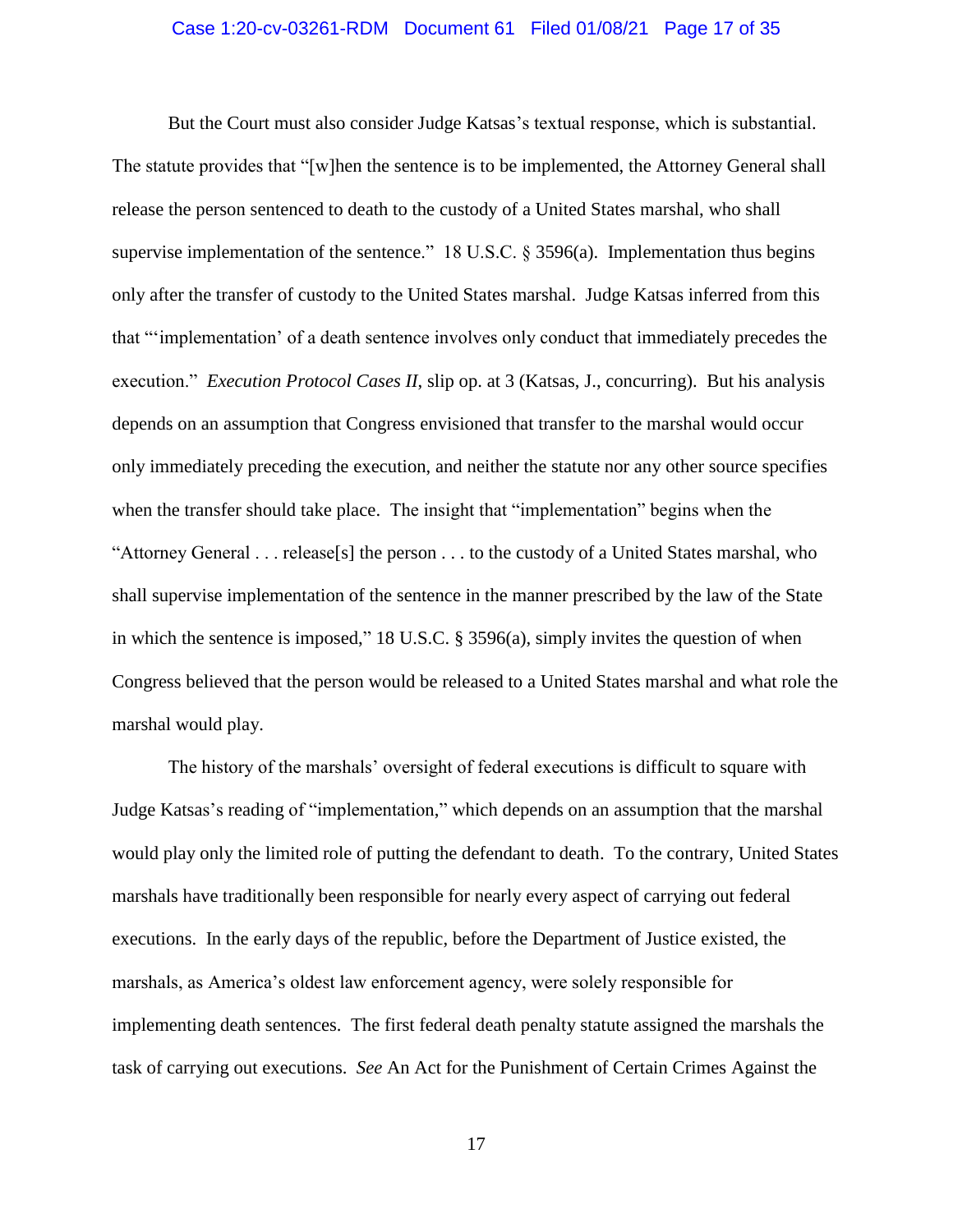#### Case 1:20-cv-03261-RDM Document 61 Filed 01/08/21 Page 18 of 35

United States § 4, 1 Stat. 112, 113 (1790). The first federal execution in American history was carried out by U.S. Marshal Henry Dearborn of Maine on June 25, 1790. *See History – Historical Federal Executions*, U.S. Marshals Service,

www.usmarshals.gov/history/executions.htm (last visited Jan. 7, 2021). To complete the task, he spent money to build the gallows and the coffin. *Id.* The history of the marshals' role in executions, including how execution dates were set, is recounted in an internal memorandum that the U.S. Marshals Service historian Ted Calhoun wrote in 1992. *See* Memorandum from Ted Calhoun to Henry Hudson, Dir. of the U.S. Marshals Serv. (July 21, 1992) [hereinafter "Calhoun Memo"].<sup>3</sup> As the memorandum explains, in 1937, Congress provided that the "the manner of inflicting the punishment of death shall be the manner prescribed by the laws of the [s]tate within which the sentence is imposed." An Act to Provide for the Manner of Inflicting the Punishment of Death § 323, 50 Stat. 304, 304 (June 19, 1937). To implement this provision, the marshal would "contract with a local state facility (or one in a neighboring district if the marshal's state had no such facility)." Calhoun Memo at 2. The marshal then "hired up to three doctors, arranged for the presence of government witnesses, provided the condemned with the spiritual consoling of his choice, and allowed certain representatives of the news media to be present." *Id.* at 2–3. The marshals also carried out the last federal death sentence before the passage of the FDPA, when U.S. Marshal Covell Meek of the Northern District of Iowa oversaw the execution by hanging of convicted murderer and kidnapper Victor Fueger on March 15, 1963. *Id.* at 3. That execution took place at the Iowa State Penitentiary, and "Marshal Meek actually pulled the lever dropping the trap door." *Id.*

 $\overline{a}$ 

 $3\text{ The document was produced in response to a Freedom of Information.}$ available online at https://files.deathpenaltyinfo.org/documents/United-States-Marshals-Federal-Execution-Documents.pdf.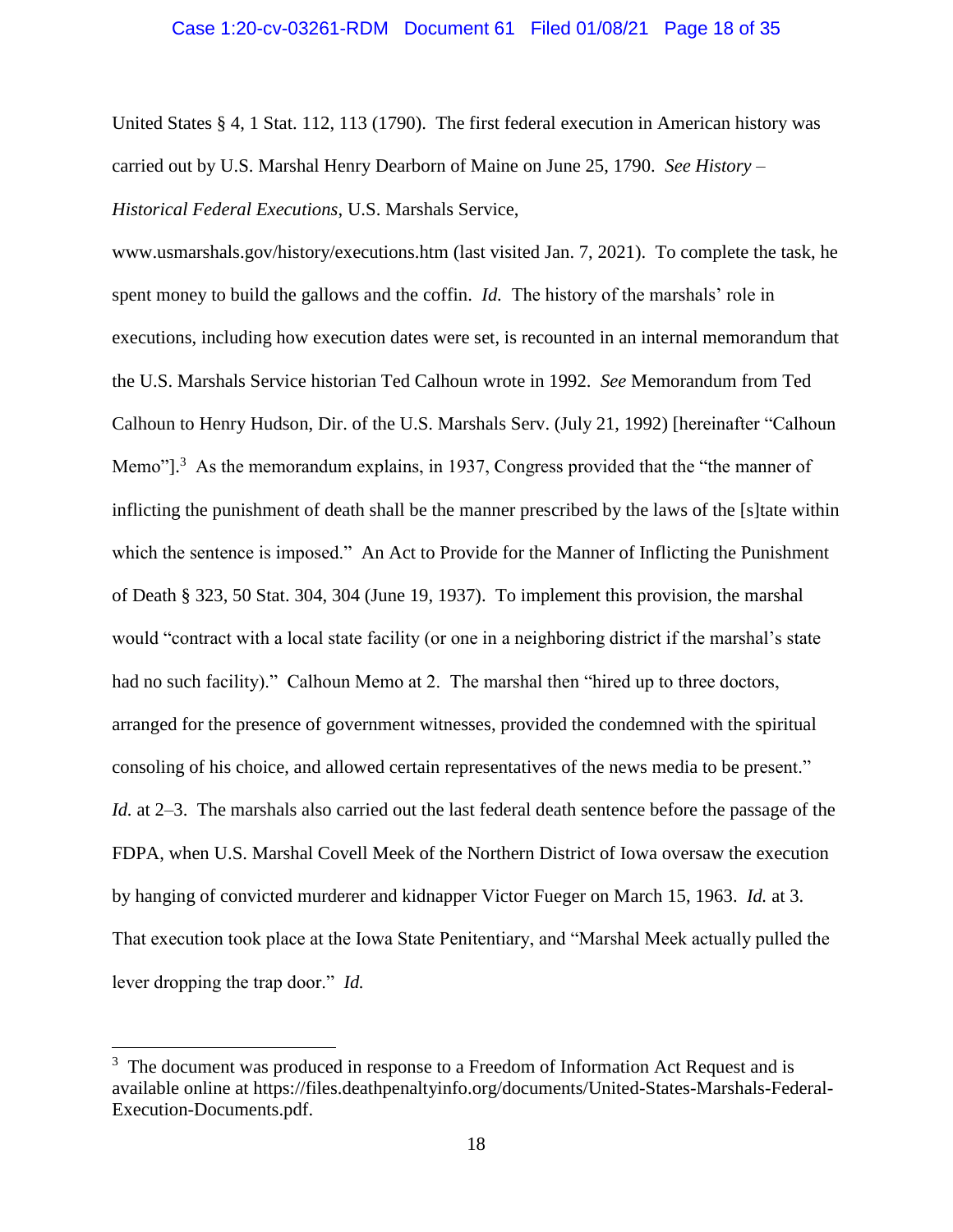### Case 1:20-cv-03261-RDM Document 61 Filed 01/08/21 Page 19 of 35

This history also calls into question some of the recent out-of-circuit caselaw that reads "implementation" narrowly. The Seventh Circuit concluded that "implementation" in § 3596(a) does not encompass the selection of execution witnesses, *Peterson*, 965 F.3d at 554, and the Eleventh Circuit held that "implementation" does not reach the presence of counsel at the execution, *see LeCroy v. United States*, 975 F.3d 1192, 1198 (11th Cir. 2020). But the U.S. marshals traditionally wielded broad authority to oversee the federal execution process, and Congress appears to have codified the marshals' substantial role in § 3596(a).

Contrary to Defendants' arguments, Dkt. 59 at 10–11, the structure of the FDPA presents further difficulties for Judge Katsas's reading of the statute. Reading implementation narrowly to include only the immediate lead-up to the execution and the execution itself would leave a significant lacuna in the statutory scheme. The successive sections of the statute follow the steps of imposing and carrying out a death sentence. The FDPA first lists crimes for which a sentence of death is available. 18 U.S.C. § 3591. It then lists aggravating and mitigating factors to be considered by a jury in determining whether a death sentence should be imposed on an individual defendant, *id.* § 3592, and provides for a separate sentencing hearing at which those factors can be considered, *id.* § 3593. Next, the FDPA requires the trial judge to impose a sentence of death if the jury unanimously finds that an aggravating factor exists and the aggravating factors outweigh the mitigating factors. *Id.* § 3594. And once the sentence is imposed, the statute sets parameters for direct review of the death sentence in the courts of appeals. *Id.* § 3595. That all then leads to the provision at issue in this case, § 3596. That section begins by providing that "[a] person who has been sentenced to death pursuant to this chapter shall be committed to the custody of the Attorney General until exhaustion of the procedures for appeal of the judgment of conviction and for review of the sentence." *Id.*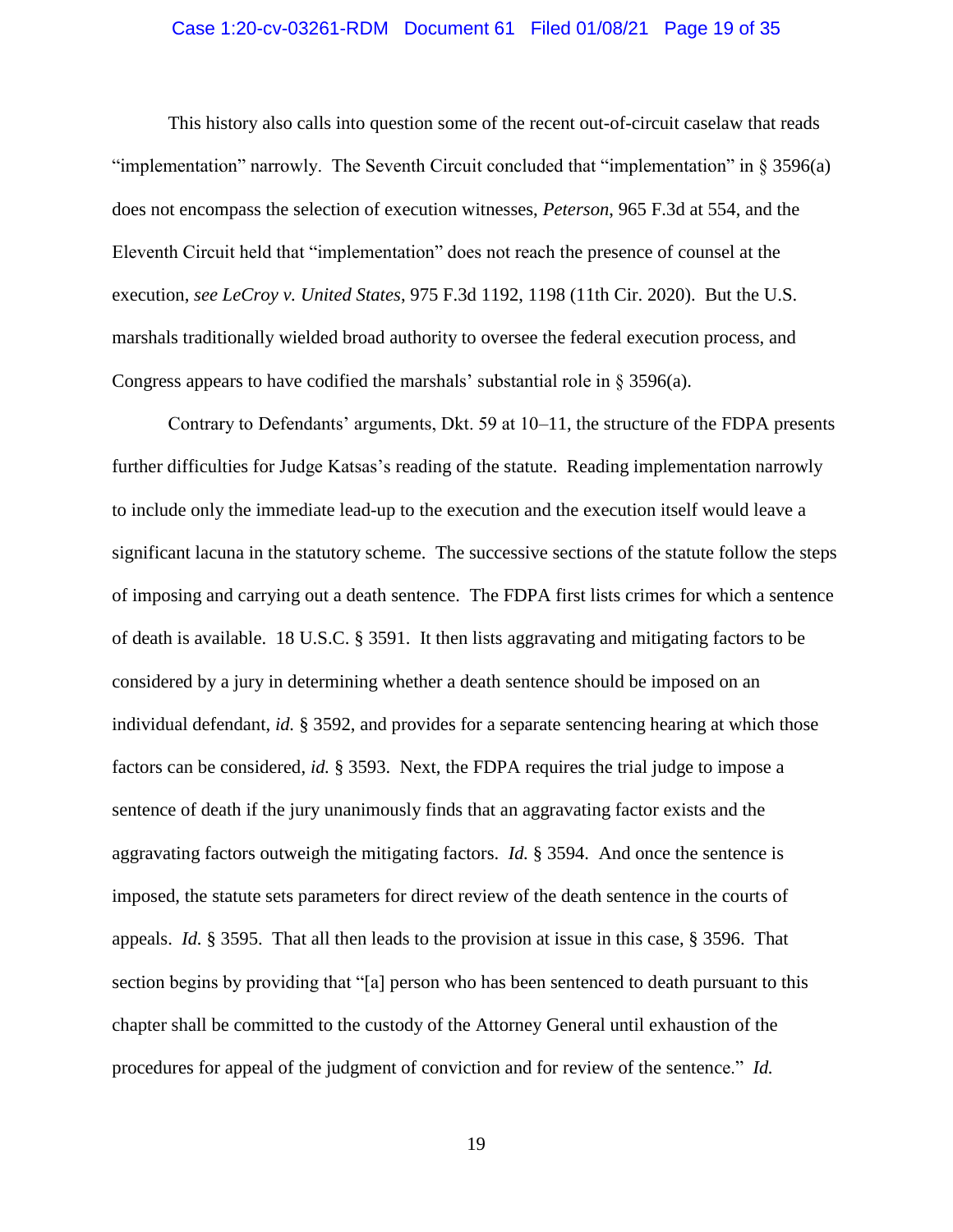#### Case 1:20-cv-03261-RDM Document 61 Filed 01/08/21 Page 20 of 35

§ 3596(a). After that, "[w]hen the sentence is to be implemented, the Attorney General shall release the person sentenced to death to the custody of a United States marshal." *Id.*

On Judge Katsas's reading, transfer of the prisoner to a United States marshal occurs only immediately before the execution is to be carried out. But that leaves a gap in the statutory scheme. If implementation does not begin until the period immediately preceding the execution, what is supposed to happen to the prisoner after "exhaustion of the procedures for appeal," when the Attorney General's custody expires, *id.*, but before transfer to a marshal? And, more to the point, to whom does the statute assign the task of making the initial preparations leading up to the carrying out of the sentence? The statutory scheme comes together, however, if "implementation" of the sentence includes the preparatory steps and attendant safeguards that surround an execution. On that reading, the Attorney General holds the prisoner while her appeals are pending. Then, once those appeals are resolved, the Attorney General transfers the prisoner to a U.S. marshal for implementation of the sentence, and the marshal takes it from there. The statute thus sets a default that a United States marshal is responsible for supervising the various steps leading from the end of the judicial process (*i.e*., "appeal of the judgment of conviction and . . . review of the sentence," *id.*) to the carrying out of the execution. As such, the process following the completion of appeals that leads up to the infliction of death falls within the meaning of "implementation" in the statute and therefore must be done "in the manner prescribed by the law of the State in which the sentence is imposed." *Id.*

Of course, as a matter of current practice and the Department's regulations, the BOP is responsible for several of the steps between the completion of a prisoner's appeals and the prisoner's execution. *See generally* 28 C.F.R. part 26. That does not, however, undermine the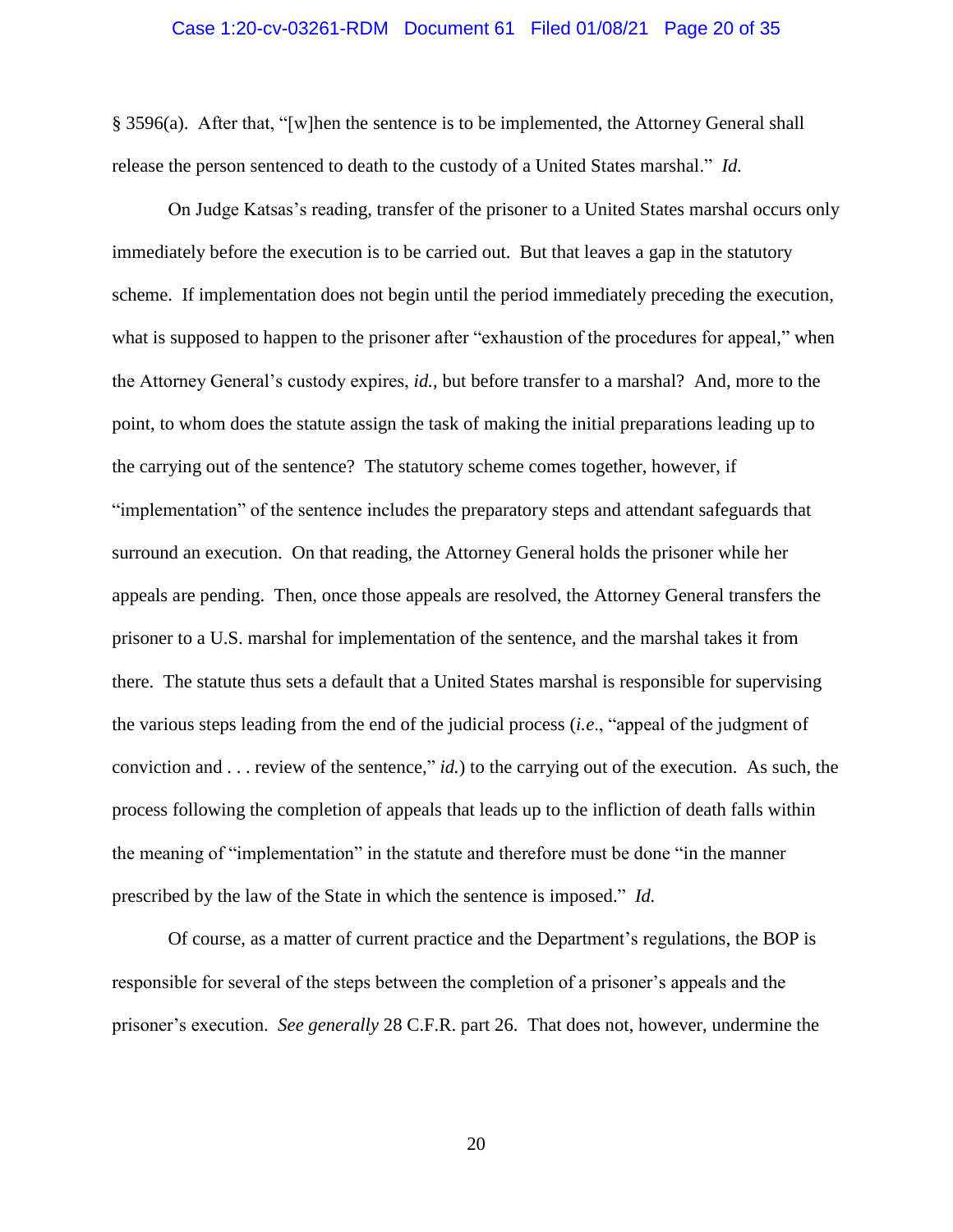## Case 1:20-cv-03261-RDM Document 61 Filed 01/08/21 Page 21 of 35

Court's interpretation of the statute. 4 The FDPA assigns certain tasks to the Attorney General and certain tasks to the supervision of a U.S. marshal. But the Attorney General can depart from that default, because he has separate statutory powers to assume any authorities that statutes grant to his subordinates and to reassign authorities among his subordinates. *See* 28 U.S.C. § 509 ("All functions of other officers of the Department of Justice and all functions of agencies and employees of the Department of Justice are vested in the Attorney General."); *id.* § 510 ("The Attorney General may from time to time make such provisions as he considers appropriate authorizing the performance by any other officer, employee, or agency of the Department of Justice of any function of the Attorney General."). Indeed, the Department recently amended its regulations concerning capital punishment to allow the Attorney General to reassign even more of the duties that the statute gives to a U.S. marshal. *See* Manner of Federal Executions, 85 Fed. Reg. 75,846, 75,849–50 (Nov. 27, 2020). What matters for interpreting the statute is just which tasks are assigned to which actor by default in the statute, since "implementation" includes any task that the statute originally assigned to the marshal's supervision. But the Attorney General is

 $\overline{a}$ 

<sup>4</sup> Nor are the *regulations* themselves, which predated the FDPA by a year, sufficient to fill the *statutory* lacuna. The difficulty with the narrow view of implementation is that it fails to explain what Congress intended to happen during the period following the exhaustion of the prisoner's appeals, when the Attorney General's responsibility comes to an end, and the period immediately preceding imposition of death, when all agree that the U.S. marshal bears responsibility. There is no indication in either the legislative history or the text of the FDPA that Congress intended to leave that gap in the statutory scheme for the 1993 regulations to fill. Indeed, if Congress had intended to rely on the 1993 regulations, it would have had no need to assign the U.S. marshals responsibility for supervising execution of the sentence of death, which the regulations had already covered. *See* 28 C.F.R. § 26.3(a)(3). In any event, although the regulation preceded the passage of the statute, the relevant statutory language had already been drafted long before the regulations, with the text of § 3596(a) appearing in its current form as of a Senate report in 1989. *Compare* S. Rep. No. 101-170, at 12 (1989) *with* Implementation of Death Sentences in Federal Cases, 57 Fed. Reg. 56,536 (Nov. 30, 1992) (notice of proposed rulemaking). It is thus highly unlikely that Congress drafted the text of  $\S$  3596(a) with the regulations in mind.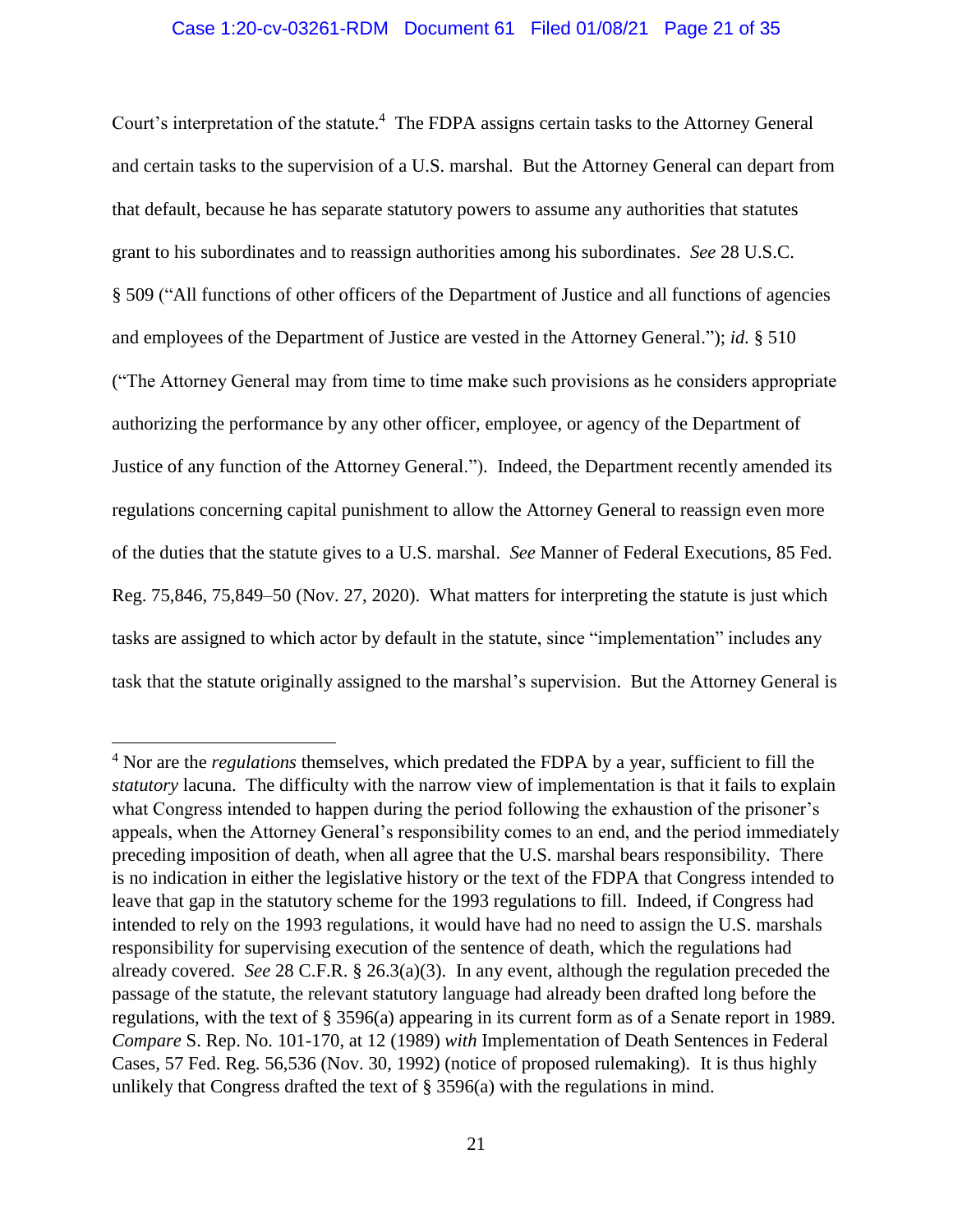### Case 1:20-cv-03261-RDM Document 61 Filed 01/08/21 Page 22 of 35

free to reassign those tasks in practice, so long as whichever actor he assigns to implement the sentence of death within the meaning of the FDPA complies with state law.

Finally, the statutory purpose provides additional, albeit cumulative, confirmation for the Court's reading of the FDPA. Judge Katsas's opinion in *Execution Protocol Cases II* posits that a narrow reading of "implementation" is necessary because a broader reading "would construe the FDPA—which was designed to expand availability of the federal death penalty—to create significant practical problems in carrying it out." *Execution Protocol Cases II*, slip op. at 3 (Katsas, J., concurring). But as Judge Rao explained in *Execution Protocol Cases I*, "Congress was balancing at least two competing values: the need to effectively implement federal death sentences and an interest in federalism," and "Congress [may have] simply decided to duck controversial specifics by leaving some questions to state law." *Execution Protocol Cases I*, 955 F.3d at 141 (Rao, J., concurring). To be sure, requiring federal executions to be carried out in different ways in different states may from today's vantage point seem like a pointless administrative headache, but in the historical context in which the FDPA was passed, Congress's decision made sense. In 1972, in a decision that fractured nine ways, the Supreme Court invalidated all state death penalty systems then in effect as too arbitrary to comply with the Constitution. *See Furman v. Georgia*, 408 U.S. 238 (1972). But in 1976, the Court permitted the death penalty to resume under reformed state statutes that sought to reduce the arbitrary nature of the punishment. *See Gregg*, 428 U.S. 153. In the period that followed, the Supreme Court imposed a complicated regime of constitutional regulation on the administration of capital punishment. *See* Carol S. Steiker & Jordan M. Steiker, *Courting Death: The Supreme Court and Capital Punishment* (2016). In light of these new rules of capital punishment, the federal government did not have a workable method for carrying out executions.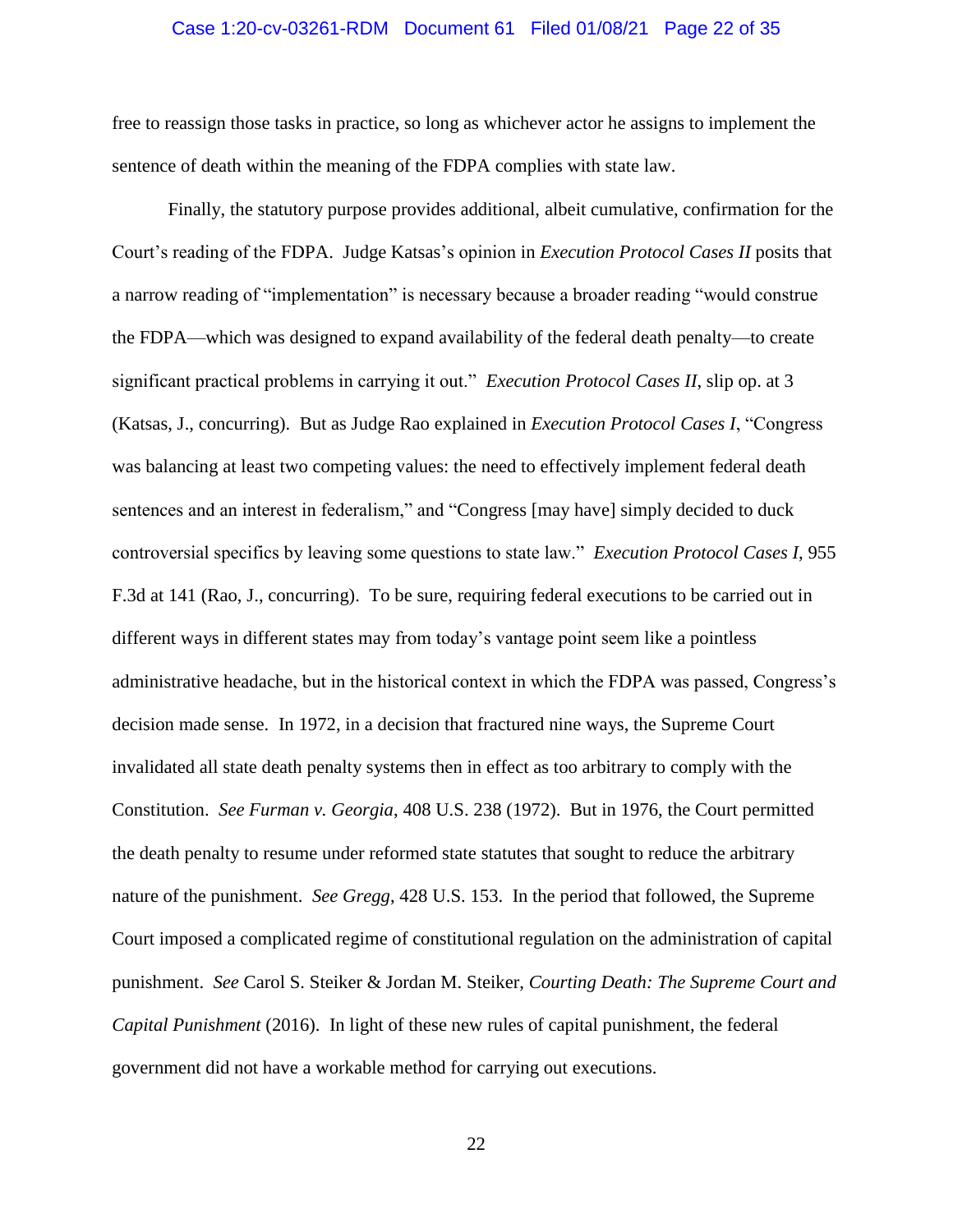### Case 1:20-cv-03261-RDM Document 61 Filed 01/08/21 Page 23 of 35

The FDPA, then, was aimed at providing a viable federal death penalty system. As explained in the Senate Judiciary Committee Report for the FDPA, the statute's purpose was to "establish procedures for the implementation of a [f]ederal death penalty." S. Rep. No. 101-170, at 1 (1989). The legislation was necessary because then-extant procedures to carry out death sentences were insufficient to meet modern requirements. *Id.* at 3 ("[T] hese sentences have been unenforceable because they fail to incorporate a set of procedures to govern the determination whether a sentence of death is warranted in a particular case."). For instance, the FDPA incorporated aggravating and mitigating factors to comply with Supreme Court precedent holding that consideration of such factors was necessary to make capital sentencing decisions less arbitrary. *Id.* at 20 (citing *Skipper v. South Carolina*, 476 U.S. 1 (1986); *Lockett v. Ohio*, 438 U.S. 586 (1978); *Barclay v. Florida*, 463 U.S. 939 (1938); *Zant v. Stephens*, 426 U.S. 862 (1983)).

During that same post-1976 period, many states had struggled to restart their capital punishment systems, in part because of objections to their execution protocols, which focused on both the top-line method of execution and the more specific details of execution procedures. *See, e.g.*, *Glass v. Louisiana*, 471 U.S. 1080, 1081, 1089–90 (1985) (Brennan, J., dissenting from denial of cert.) (arguing that the electric chair constituted cruel and unusual punishment, in part based on the specific details of certain botched executions); *State v. Williams*, 800 P.2d 1240, 1250 (Ariz. 1987) (challenging Arizona's use of lethal gas); *State v. Rupe*, 683 P.2d 571, 594 (Wash. 1984) (rejecting a claim that giving a prisoner a choice of execution method was cruel and unusual); *Fitzpatrick v. State*, 638 P.2d 1002, 1011 (Mont. 1981) (evaluating a claim that a prisoner's execution would violate the Eighth Amendment because "there are no competent hangmen in Montana"). Every state eventually transitioned its method of execution to lethal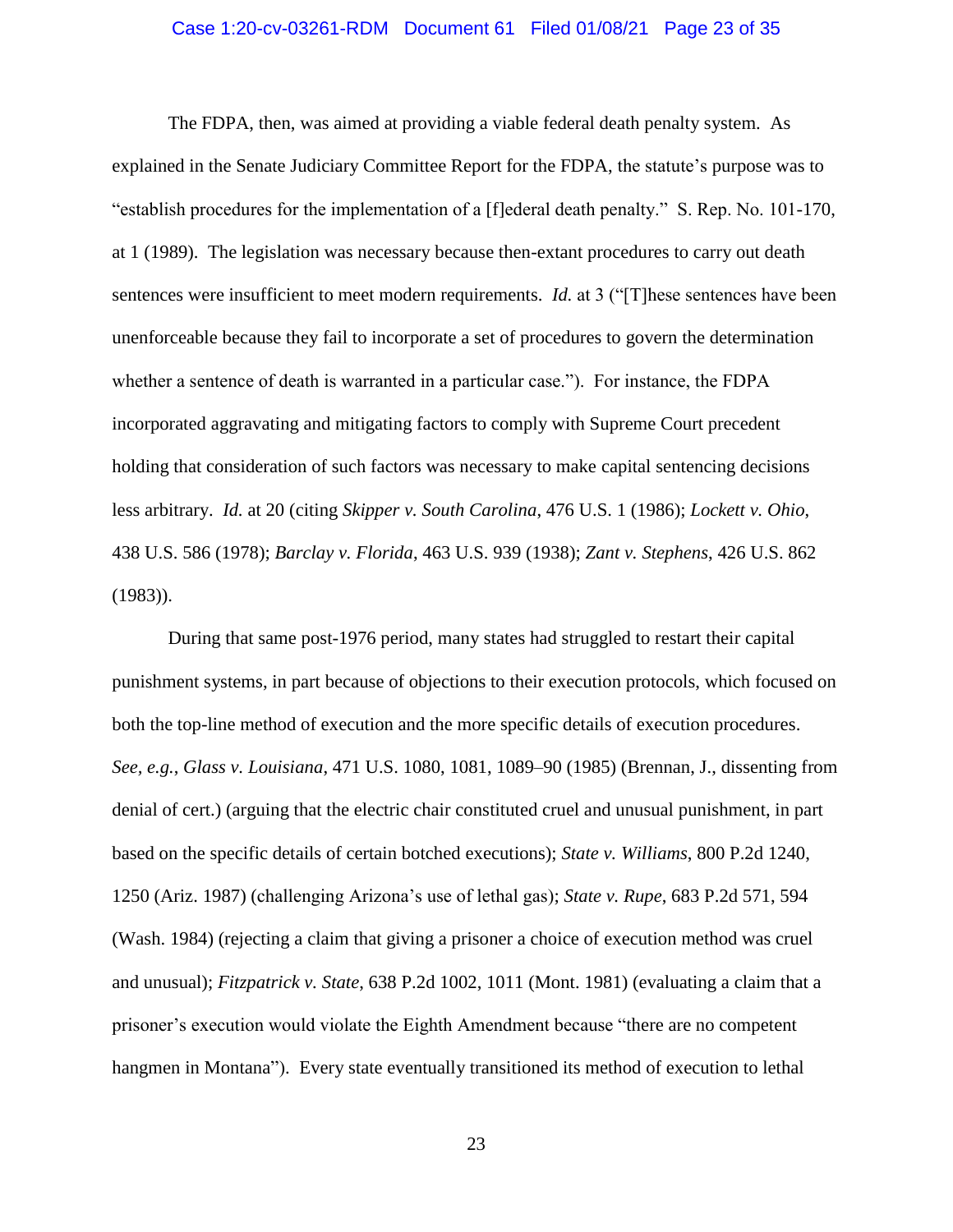### Case 1:20-cv-03261-RDM Document 61 Filed 01/08/21 Page 24 of 35

injection, which was seen as more humane than the electric chair, firing squad, gas chamber, or gallows. *See generally Baze v. Rees*, 553 U.S. 35, 40–41 (2008) (recounting this history and rejecting an Eighth Amendment challenge to Kentucky's lethal injection protocol). But states' various lethal injection protocols themselves spawned further litigation, especially in the years leading up to the passage of the FDPA. *See, e.g.*, *State v. Deputy*, 644 A.2d 411, 421 (Del. Super. Ct. 1994), *aff'd*, 648 A.2d 423 (Del. 1994); *Hunt v. Smith*, 856 F. Supp. 251, 259 (D. Md. 1994), *aff'd sub nom. Hunt v. Nuth*, 57 F.3d 1327 (4th Cir. 1995); *State v. Perry*, 610 So. 2d 746, 768 (La. 1992) (holding unconstitutional the state's plan to administer antipsychotic drugs as part of a lethal injection protocol). Although much of this litigation was unsuccessful, it still caused delays.

Unlike with aggravating and mitigating factors, Congress did not attempt to create a separate statutory federal execution protocol, which would have been daunting and could have delayed the resumption of the federal death penalty even further. Instead, it stuck with established practice. Congress provided that U.S. marshals would supervise the implementation of death sentences pursuant to state law, using either federal or state facilities. By piggybacking on state execution protocols that courts had already approved, Congress avoided the potential for protracted litigation. Thus, Judge Katsas is correct that the FDPA was designed to make administration of the federal death penalty easier. But Congress sought to attain that goal by requiring the federal government to execute prisoners according to state law.

Based on the foregoing, the Court concludes that the FDPA's reference to "implementation of the sentence in the manner prescribed by the law of the State in which the sentence is imposed," 18 U.S.C. § 3596(a), is best read to include the steps of the administrative process by which the government carries out an execution after a prisoner has exhausted her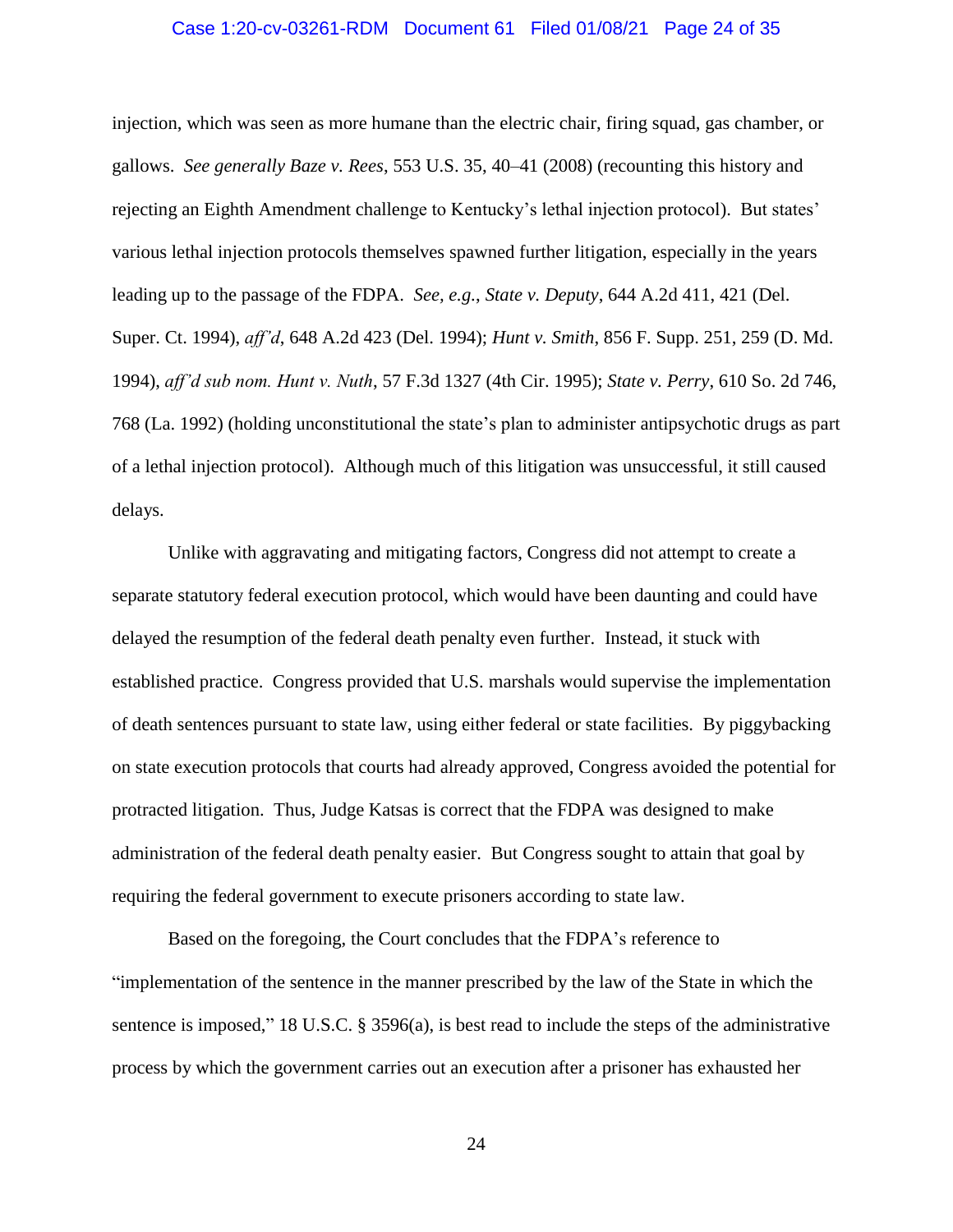## Case 1:20-cv-03261-RDM Document 61 Filed 01/08/21 Page 25 of 35

appeals. But that still leaves a more difficult question: Is the setting of an execution date one of those steps?

#### **C.**

The dueling opinions in *Execution Protocol Cases II* addressed that question, albeit inconclusively. The Court agrees with Judge Wilkins that the setting of an execution date is the first essential step in carrying a death sentence to completion. *See Execution Protocol Cases II*, slip op. at 4 (Wilkins, J., dissenting). Setting the date is the on-switch that sets in motion the bureaucratic machinery that carries out executions. It provides notice to the prisoner, who can arrange her affairs and prepare for death, to the lawyers and courts who will file and decide the prisoner's final appeals, to the executive branch that will consider whether to grant clemency, and to the officials responsible for carrying out the execution itself. But if setting an execution date is the switch that starts the implementation process, does that make it the first step of implementation or the last step of whatever comes before? In response to this question, Judge Katsas notes that "the prisoner is transferred to the marshal only '[w]hen the sentence is to be implemented,'" and, from this premise, he concludes that "the 'implementation of the sentence' covers only conduct that follows the transfer" and that "implementation" in the FDPA "presupposes a set time and date." *Id.* at 3 (Katsas, J., concurring) (quoting 18 U.S.C. § 3596). But Judge Katsas does not say how—*or by whom*—that presupposed date would be set. If the authority to set those dates is not assigned to the United States marshal and thus does not flow from the word "implementation" in the FDPA, it is unclear what statutory authority the government would have to set execution dates. It is difficult to conclude with confidence that the marshals are not supposed to set execution dates, without a theory for who actually is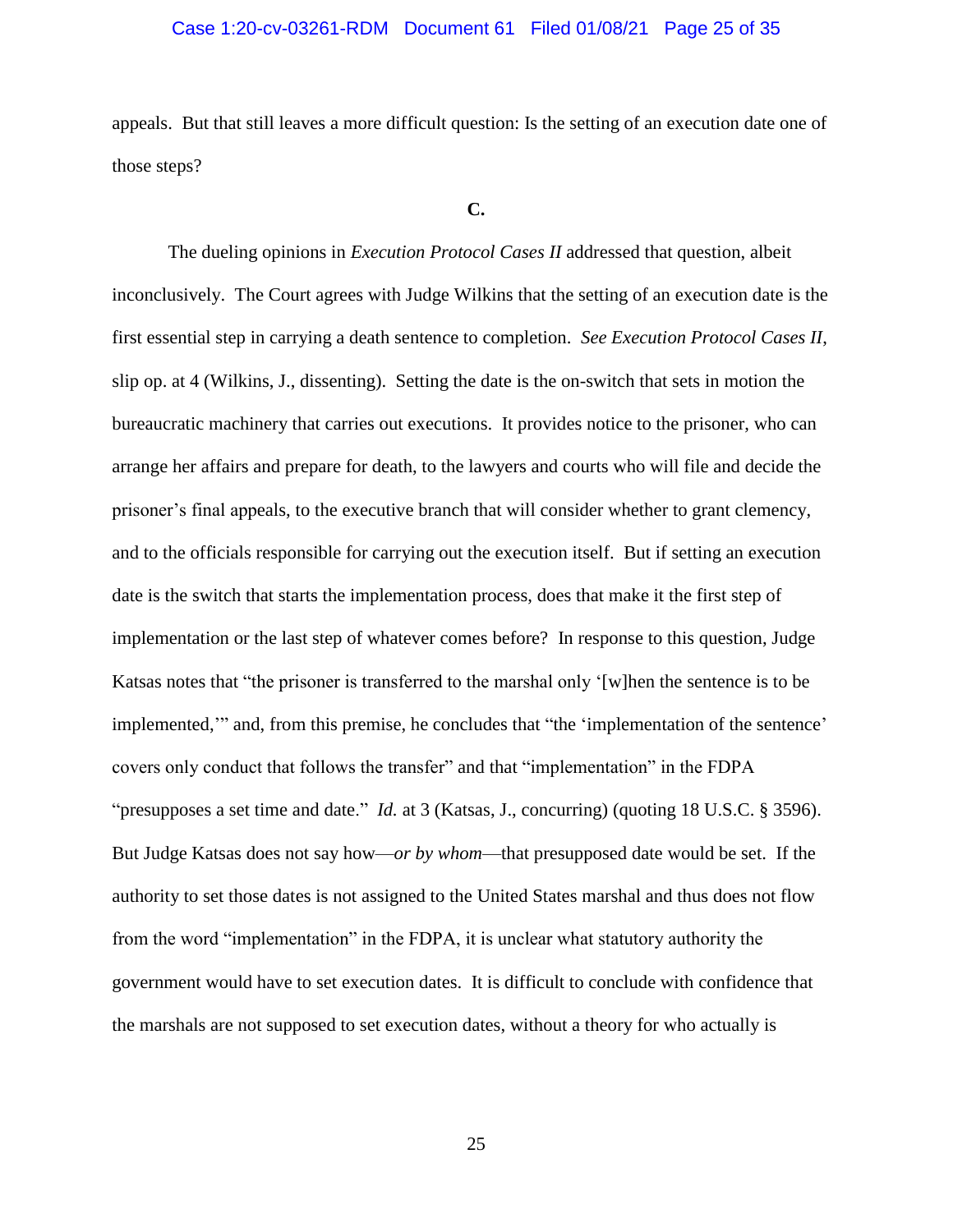### Case 1:20-cv-03261-RDM Document 61 Filed 01/08/21 Page 26 of 35

responsible for discharging that task. Otherwise, the hole in the statutory scheme would remain unfilled.

As explained above, the U.S. marshals traditionally exercised broad discretion in supervising federal executions. But matters are different with respect to execution dates. The first federal death penalty statute, like the FDPA, did not "specify who would set the date of the execution." Calhoun Memo at 1. As a result, "there was originally some question over whether the president or the courts would set the actual date." *Id.* at 3. In 1818, Attorney General William Wirt issued an opinion concluding that in states where the governor issued death warrants, the President would set the execution date, but in states where the courts issued death warrants, the federal courts would do so. *See* Death-Warrants, 1 Op. Att'y Gen. 228 (1818), 1818 WL 440. Then in 1830, President Andrew Jackson deferred to the courts to set the date in all cases, "in full confidence that the courts will give a reasonable time for the interposition of executive clemency in cases where it ought to be interposed." Death Warrants, 2 Op. Att'y Gen. 344, 345 (1830), 1830 WL 856. As of 1855, this had become "the established practice. The court sentences[] and fixes the day of execution; and unless the President interpose, the Marshal of the United States proceeds to execution in due time." Pardoning Power, 7 Op. Att'y Gen. 561, 563 (1855), 1855 WL 2343. Based on this history, Calhoun explained that "since 1830, the trial judge alone has set the date of the execution." Calhoun Memo at 4. In some cases, however, "only a particular week was specified" by the trial court, and that "allow[ed] the marshal to pick the exact day and hour." *Id.* Consistent with this view, at the time that the death penalty was declared unconstitutional in 1972, the U.S. Marshals Manual provided that "[t]he day upon which the execution shall take place shall be fixed in the judgment or order of the court which imposed the sentence." United States Marshals Manual, § 621.07 (Dec. 15, 1971). But "[i]f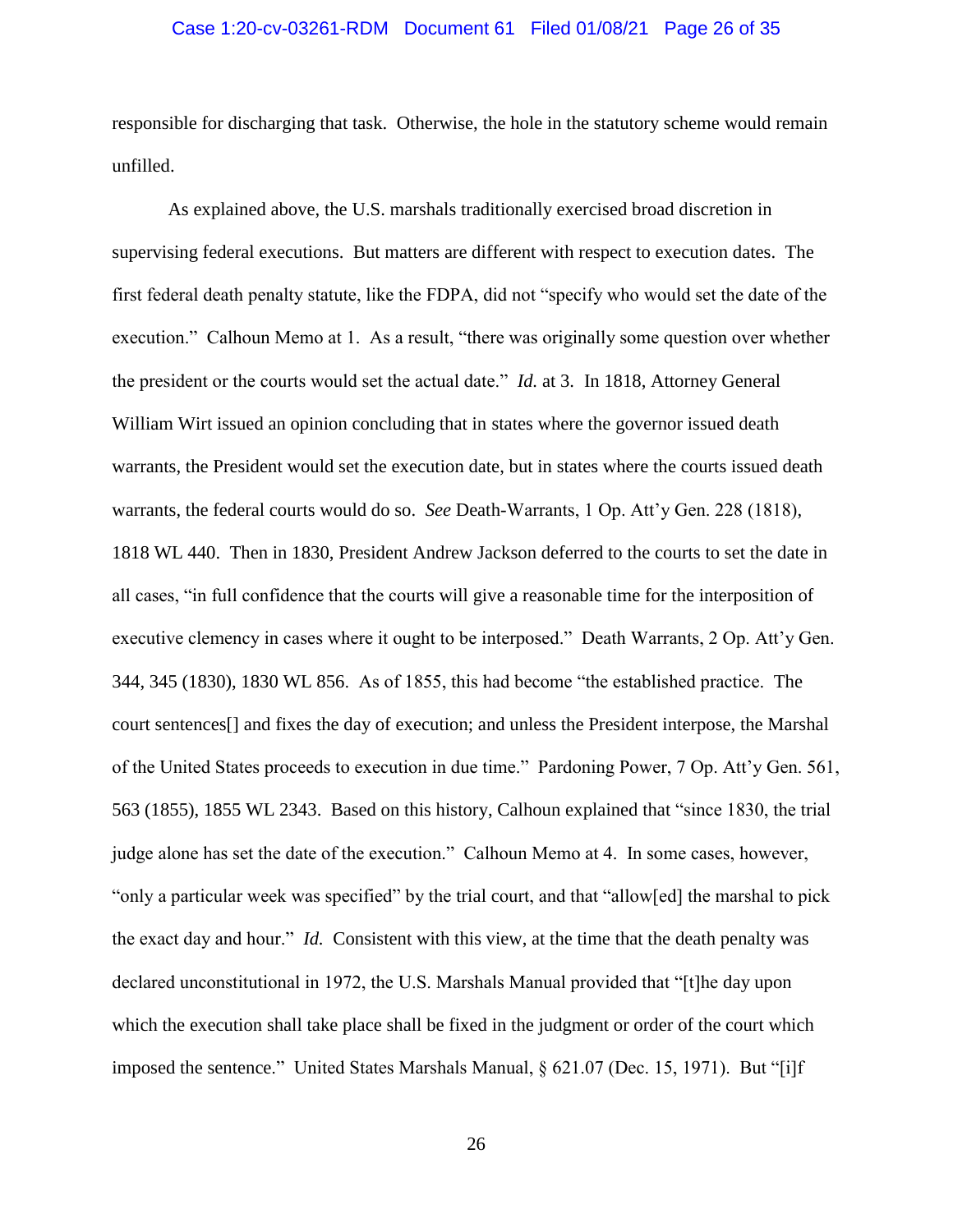## Case 1:20-cv-03261-RDM Document 61 Filed 01/08/21 Page 27 of 35

only the week is designated, the marshal shall fix the day of the week." *Id.* And "[i]f the court order does not fix the time of day, the execution shall take place at 'about sunrise' on the day fixed." *Id.*

Based on the historical record, the Court is persuaded that primary responsibility for setting the dates of federal executions has traditionally rested, at least since President Jackson's decision in 1830, with the sentencing court. There is nothing in the text or legislative history of the FDPA, moreover, to suggest that Congress meant to depart from the historical practice that courts set execution dates. And even before President Jackson's decision, the principal debate was about whether the President or the courts should set the dates; the possibility of the marshals setting dates does not seem to have even been contemplated. Although in practice the U.S. marshals occasionally exercised discretion over the exact date and time, they did so within parameters set by the sentencing courts, and the historical record is devoid of any indication that the marshals ever set dates on their own. In short, it was the courts that supervised the marshals in the setting of execution dates, and not the other way around. Setting execution dates was thus not among the tasks that fell to the marshals in implementing death sentences.

Regulations governing executions that the Department promulgated in 1993, just one year before the passage of the FDPA, generally confirm this understanding. The regulations directed the government's lawyers to file a proposed order asking the court to direct that "[t]he sentence shall be executed on a date and at a place designated by the Director of the Federal Bureau of Prisons." 28 C.F.R. § 26.2(a)(3) (Nov. 2020 version). As the Department explained when first it proposed this rule, it was intended to "obviate the practice . . . of seeking a new execution date from the sentencing court each time a higher court lifts a stay of execution that caused an earlier execution date to pass." Implementation of Death Sentences in Federal Cases, 57 Fed. Reg.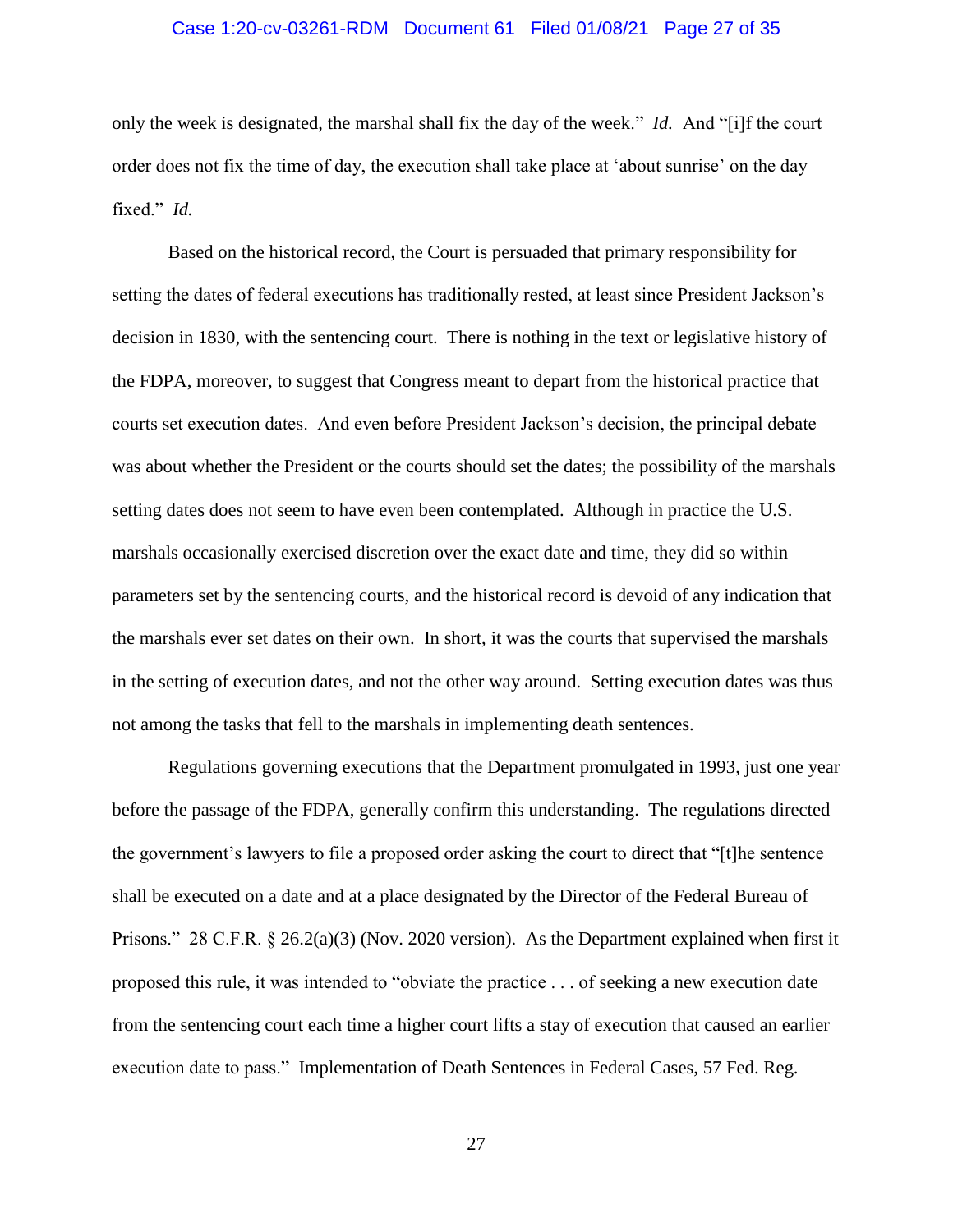56,536, 56,536 (Nov. 30, 1992) (to be codified at 28 C.F.R. pt. 26). Although the Department hedged on whether the executive branch might have authority to set an execution date without a court order, *see id*., the notice of proposed rulemaking and regulation reflected the historical practice and prevailing understanding that courts—and certainly not the U.S. marshals—set execution dates.

In the notice accompanying the final rule in 1993, the Department addressed comments contending that "the Executive Branch lacks the authority to establish the time, place, and method of executions." Implementation of Death Sentences in Federal Cases, 58. Fed. Reg. 4,898, 4,899 (Jan. 19, 1993). The Department responded:

[T]he Department does not need explicit authority to issue regulations establishing death penalty procedures. The Department is authorized to rely on the authority of the federal courts, acting pursuant to the All Writs Act, 28 U.S.C. [§] 1651(a), to order that their sentences be implemented. Thus, § 26.2 directs the governments's [*sic*] attorney in a capital case to file with the court a proposed Judgment and Order consistent with the regulations. Officers and employees of the Department have the duty and authority to comply with such orders . . . . The authority and duty of the Marshals Service to execute court orders includes the authority to specify procedures for execution consistent with the court order.

*Id.* The Department thus explicitly acknowledged that its own statutory authority to set execution dates derived from that of the courts, through the All Writs Act. Turning to the historical record, however, the Department again hedged. The Department recognized "that federal practice for some time was for the court to fix the date of execution" but posited that there was "no reason why this procedure is the only one permissible under the Constitution." *Id.* Instead, the Department read the 1818 and 1855 Attorney General opinions as "describing a 'contrariety' of practice in which sometimes it was the President who fixed the date of execution." *Id.* (quoting 7 Op. Att'y Gen. at 562). But the Department provided no explanation for what independent authority the executive branch would have to set execution dates, and it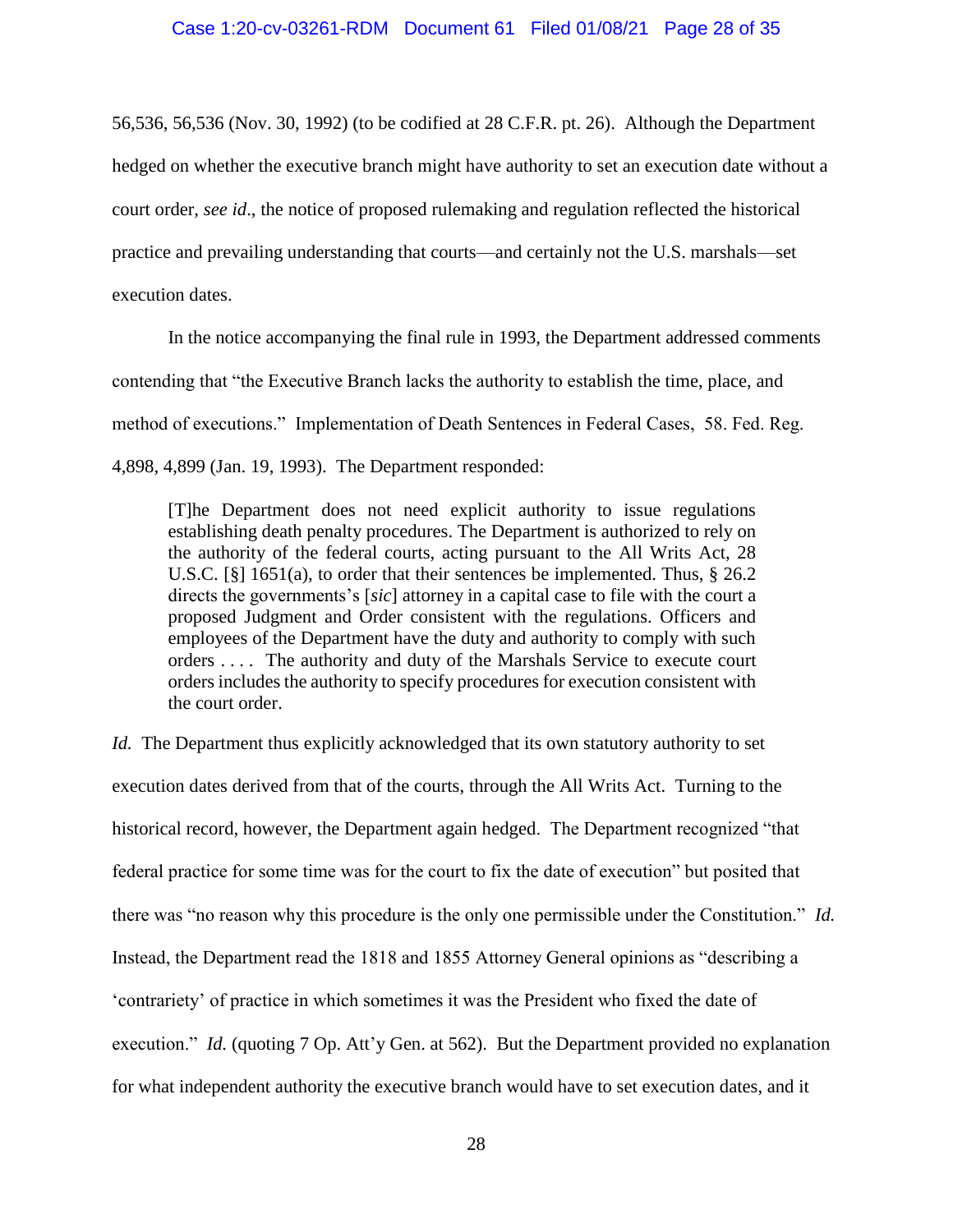## Case 1:20-cv-03261-RDM Document 61 Filed 01/08/21 Page 29 of 35

ultimately returned to the power of the courts: "Finally, far from contemplating the unilateral exercise of executive authority . . . the proposed rule directs government attorneys to seek *a court order* directing that execution be by lethal injection, and at a date and place determined by the Department of Justice." *Id.* at 4,900 (emphasis added).

The regulatory history of § 26.2 thus confirms the federal courts' authority and historical role in setting execution dates. Although the record contains some references to the President's authority to set dates (at least for executions in states where governors, rather than courts, were responsible for issuing execution warrants) there is no suggestion that the U.S. marshals ever set execution dates without express authorization from the courts or the President. When Congress drafted the FDPA, it was presumably aware of this historical practice, dating back at least to President Jackson's deferral to the courts in 1830, of courts setting execution dates.<sup>5</sup> There is no indication that Congress, in assigning the U.S. marshals the task of supervising implementation

 $\overline{\phantom{a}}$ 

<sup>&</sup>lt;sup>5</sup> In its recent revision of the regulations, which was finalized after the filing of this case, the Department deleted 28 C.F.R. § 26.2. Commenters argued that removing "the requirement that the court's Judgment and Order include a statement that the sentence be executed on a date and at a place designated by the Director of the BOP . . . runs afoul of a claimed legal principle that BOP's authority to set an execution date is derived solely from the authority of the courts." 85 Fed. Reg. 75,846, 75,850 (Nov. 27, 2020) (to be codified at 28 C.F.R. pt. 26). In response, the Department argued that § 26.3 gives BOP authority to set execution dates independent of the courts, *id.*, despite the fact that, as explained above, the Department premised its authority to promulgate § 26.3 in the first place on courts' power to set execution dates under the All Writs Act. The Department then once again fell back on courts' authority, explaining that "even if BOP's authority to set an execution date were derived from the authority of the courts, nothing would compel the court to use the precise 'magic words' contained in § 26.2 to effectuate the delegation of its authority to BOP." *Id.* And the Department further argued that the courts would retain oversight of the setting of execution dates, based on both courts' inherent power to issue stays and injunctions and the qualification in § 26.3 that BOP has the power to set dates "[e]xcept to the extent a court orders otherwise." *Id.* In any event, the question before the Court is not whether the Department has correctly stated its constitutional authority to set executions dates in this new regulation, but rather what Congress meant by "implement[]" in the FDPA. Only the prior regulation provides relevant background for interpreting the statute passed in 1994.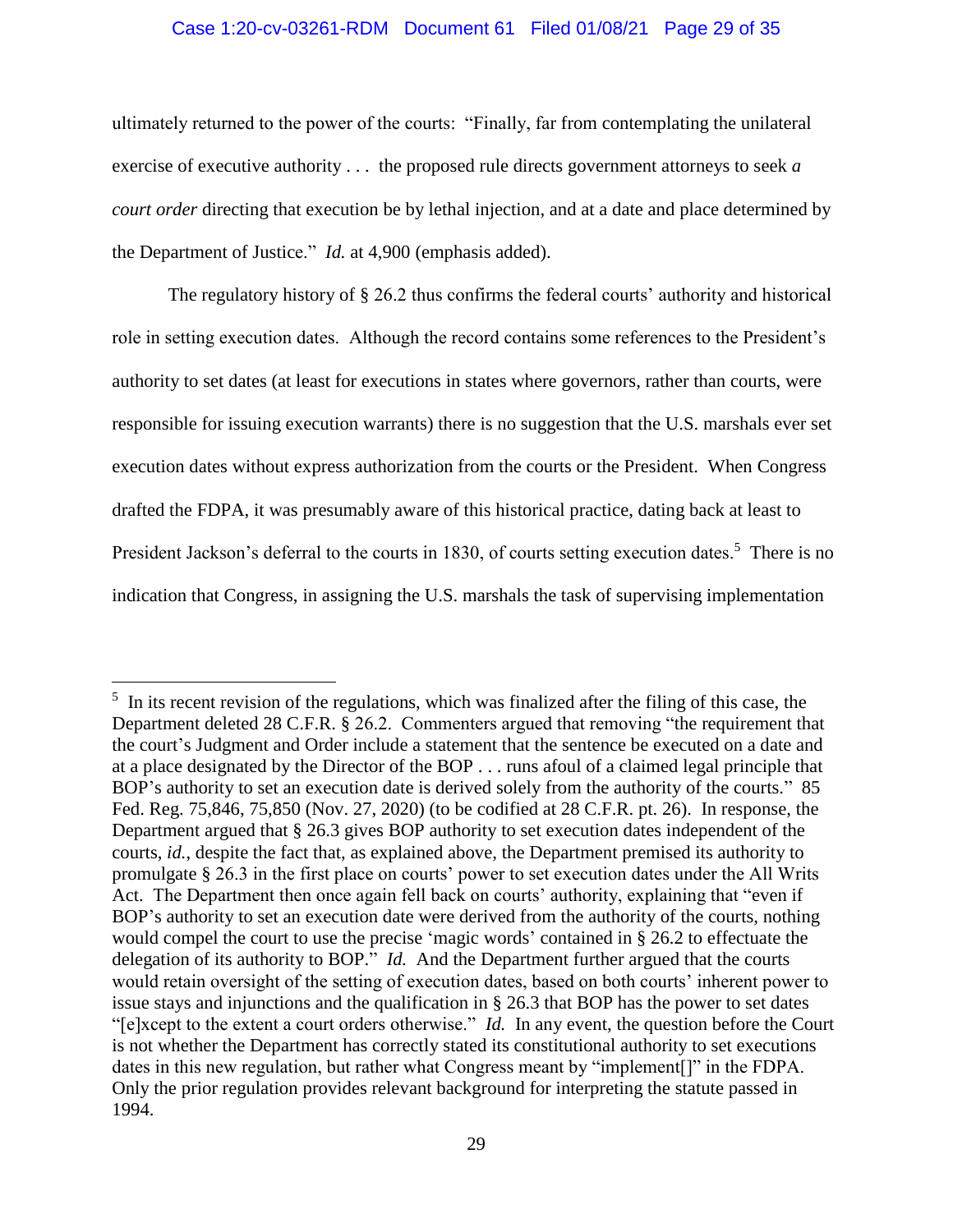### Case 1:20-cv-03261-RDM Document 61 Filed 01/08/21 Page 30 of 35

of executions, intended to reassign the task of setting execution dates from the courts to the U.S. marshals.

Nor can 18 U.S.C. § 3596(a) sensibly be read as directing the marshal to "supervise" date-setting by the courts. In her reply brief, Montgomery clarifies that she "has never argued that the FDPA requires the marshal to *set* an execution date." Dkt. 60 at 6. Instead, she takes the position that "in supervising the 'implementation' of a death sentence, the marshal is ensuring that the execution complies with 'a range of procedures and safeguards surrounding executions,' including those dictating the 'date, time, and place.'" *Id.* at 6–7 (quoting *Execution Protocol Cases I*, 955 F.3d at 133-34 (Rao, J., concurring)). Montgomery contends that this conception "aligns with the marshal's historic role: implementing executions in keeping with date and time requirements prescribed by law, even as the applicable source of law has changed." *Id.* at 7. But the fact that the marshals historically complied with court orders setting the dates of executions provides scant support for the proposition that Congress intended § 3596(a) to grant the marshals authority to supervise the courts in the setting of those dates. It is highly implausible, moreover, to suggest that Congress assigned the U.S. marshals the (constitutionally suspect) task of overseeing the federal courts in the setting of execution dates. And, even beyond that, if a federal court orders a U.S. marshal to carry out an execution on a certain date, the marshal has no authority to ignore that order because he determines that the court's order conflicts with a state law. Rather, the statutory text is best understood as providing that the marshal's supervision begins after the setting of the date.

The judgment in this case provides further confirmation of the long-standing role of the federal courts in setting execution dates and the fact that the U.S. marshals neither set executions dates nor supervised the scheduling of executions. Here, the U.S. District Court for the Western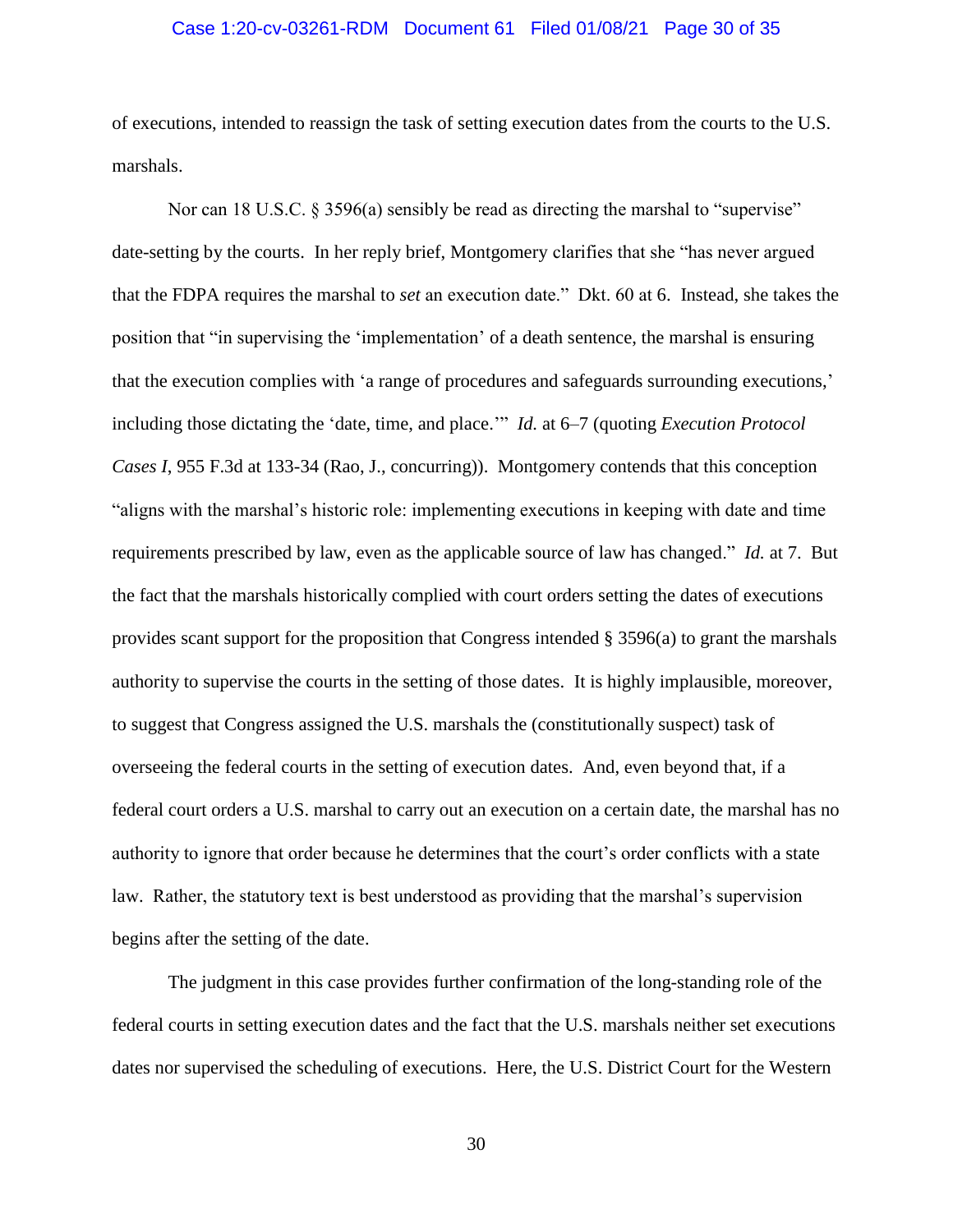### Case 1:20-cv-03261-RDM Document 61 Filed 01/08/21 Page 31 of 35

District of Missouri ordered that the execution date would be set by the Attorney General—or, presumably, his delegee—within certain narrow limits. The court ordered:

The time, place and manner of execution are to be determined by the Attorney General, provided that the time shall not be sooner than 60 days nor later than 90 days after the date of this judgment. If an appeal is taken from the conviction or sentence, execution of the judgment shall be stayed pending further order of this Court upon receipt of the Mandate of the Court of Appeal.

Dkt. 32-1 at 2. The power to designate an execution date thus rested with the sentencing court in the first instance, and the sentencing court here explicitly entered an order permitting the Attorney General to set the execution date "not . . . sooner than 60 days nor later than 90 days after the" entry of judgment. *Id.*

This understanding of how execution dates are set also fills any gaps in the FDPA's statutory scheme and provides a sensible and coherent conception of the FDPA and the process of implementing federal executions. The sentencing court's judgment in this case provided that the Attorney General would set the date of execution (within narrow limits), but the court also provided that "execution of the judgment shall be stayed pending further order of this Court upon receipt of the Mandate of the Court of Appeal." *Id.* This is consistent with the text of the FDPA, and, moreover, bridges the gap between the first and second sentences of § 3596(a). The sentencing court's order was stayed pending direct appeals, consistent with the statutory requirement that a condemned prisoner "shall be committed to the custody of the Attorney General until exhaustion of the procedures for appeal of the judgment of conviction and for review of the sentence." 18 U.S.C. § 3596(a). Once those appeals concluded and the sentencing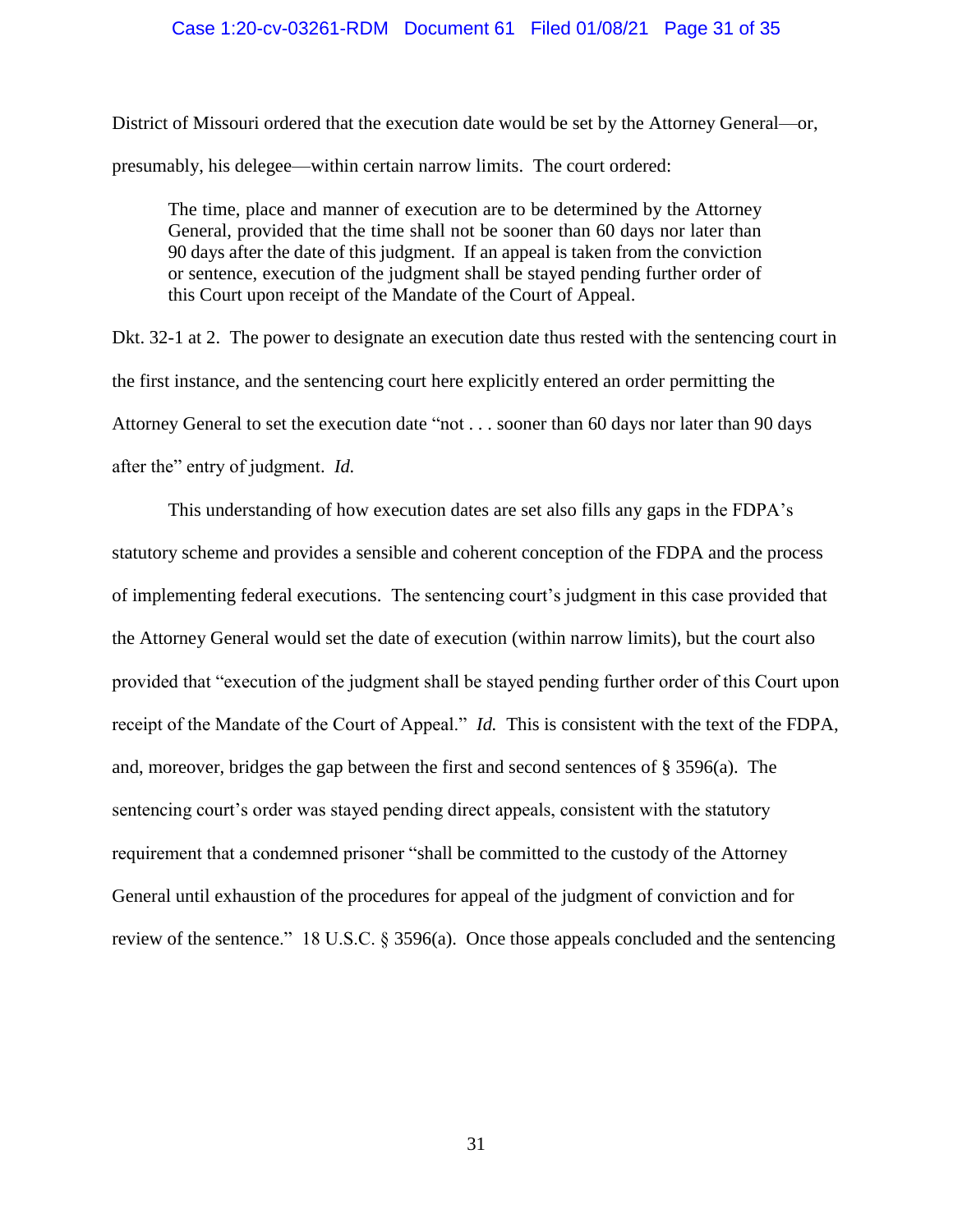## Case 1:20-cv-03261-RDM Document 61 Filed 01/08/21 Page 32 of 35

court received the mandate of the court of appeals, the Department was free to set an execution date, subject to the court's order (and subject to collateral review). <sup>6</sup>

The Court thus concludes that the FDPA's direction that the "United States marshal . . . shall supervise implementation of the sentence in the manner prescribed by the law of the State in which the sentence is imposed," 18 U.S.C. § 3596(a), grants broad authority to U.S. marshals to oversee federal executions, codifying the marshals' historical role in the process. This would likely reach such matters as the attendance of witnesses and the provision of spiritual advisers, all of which the FDPA requires the marshal to "implement[] . . . in the manner prescribed by [state] law." *Id.* This delegation to the marshal does not, however, include the power to set execution dates or to supervise the setting of execution dates, and thus does not require that those dates be set in accordance with state law. The FDPA, in other words, did not disturb the background rule, set by President Jackson and confirmed by decades if not centuries of practice, that the sentencing court retains the authority to set execution dates, unless the court orders otherwise.

 $\overline{a}$ 

 $6$  Admittedly, consideration of this question is somewhat confounded by the fact that it is unclear how the current execution date complies with the sentencing court's order. The sentencing court, for example, stayed execution of its judgment "pending further order of [the] Court upon receipt of the Mandate of the Court of Appeal[s]," Dkt. 32-1 at 2, and the parties have not produced any evidence that the stay was ever formally lifted. Even if the stay did expire automatically upon conclusion of Montgomery's appeal, moreover, the Department does not seem to have complied with the time limitation specified in the original judgment. The sentencing court entered its judgment on April 4, 2008, Dkt. 32-1 at 1, and far more than ninety days will have passed between then and Montgomery's January 12, 2021 execution date. And, likewise, more than ninety days will have passed from the time Plaintiff's collateral challenges were finally resolved according to Defendants. But, because Montgomery has not raised any challenge based on the sentencing court's order, and because, in any event, this is not the proper forum to address compliance with an order entered by a sister U.S. district court, the Court will not reach the question of the Department's compliance with that order here and will assume, for present purposes, that the January 12, 2021 date is in compliance with the sentencing court's judgment.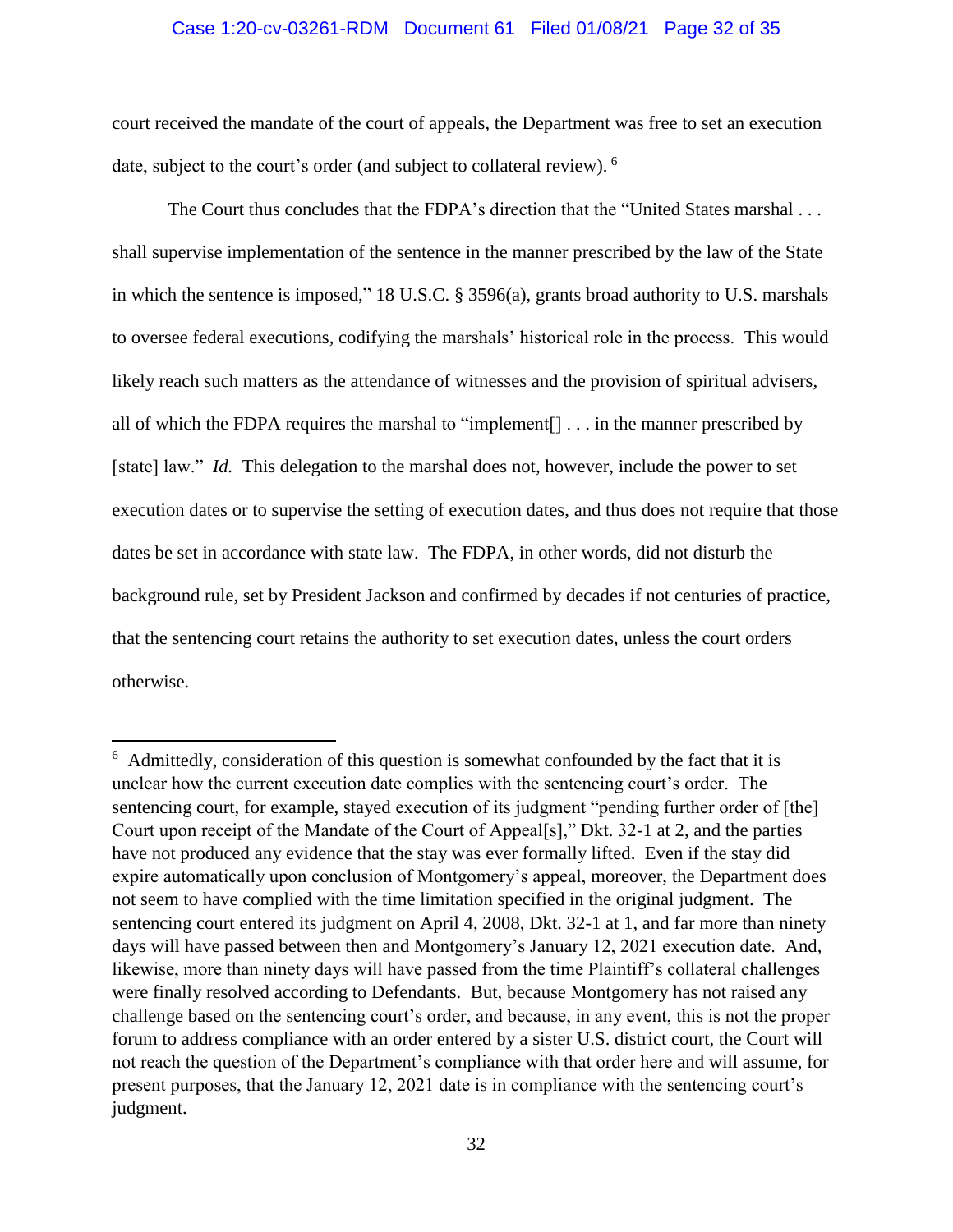## Case 1:20-cv-03261-RDM Document 61 Filed 01/08/21 Page 33 of 35

Because setting an execution date is not part of the "implementation" of the death sentence that the U.S. marshals have responsibility for supervising, § 3596 does not require that it be done in accordance with state law. Defendants therefore did not violate the FDPA by rescheduling Montgomery's execution without providing the minimum 90 days' notice required by Missouri Supreme Court Rule 30.30(f).

Separate and apart from the foregoing analysis, the authority of the sentencing court to set the execution dates poses a further hurdle to Montgomery's claim. Here, as noted above, the sentencing court ordered that "[t]he time, place and manner of execution are to be determined by the Attorney General, provided that the time shall not be sooner than 60 days nor later than 90 days after the date of this judgment." Dkt. 32-1 at 2. And, in the event of an appeal, the sentencing court stayed its order "pending further order of this Court upon receipt of the Mandate of the Court of Appeal." *Id.* To the extent that Montgomery's claims are properly construed as challenging whether that original order complied with the FDPA, the sentencing court, and not this Court, is likely the proper venue for raising that challenge. In other words, even if Montgomery were right that, pursuant to the FDPA, Missouri law governs when her execution may occur, it is far from clear that this Court—as opposed to the sentencing court would have the authority, in effect, to modify the sentencing court's order. Montgomery, however, has not sought clarification or relief from the sentencing court.

#### **IV.**

The same logic applies in large part to the separate sentence in the same section of the Missouri Supreme Court Rules, which provides that "[t]he department of corrections shall not be required to execute more than one warrant of execution per month." Mo. Sup. Ct. R. 30.30(f). But the Court need not rest its decision on that ground because there are other compelling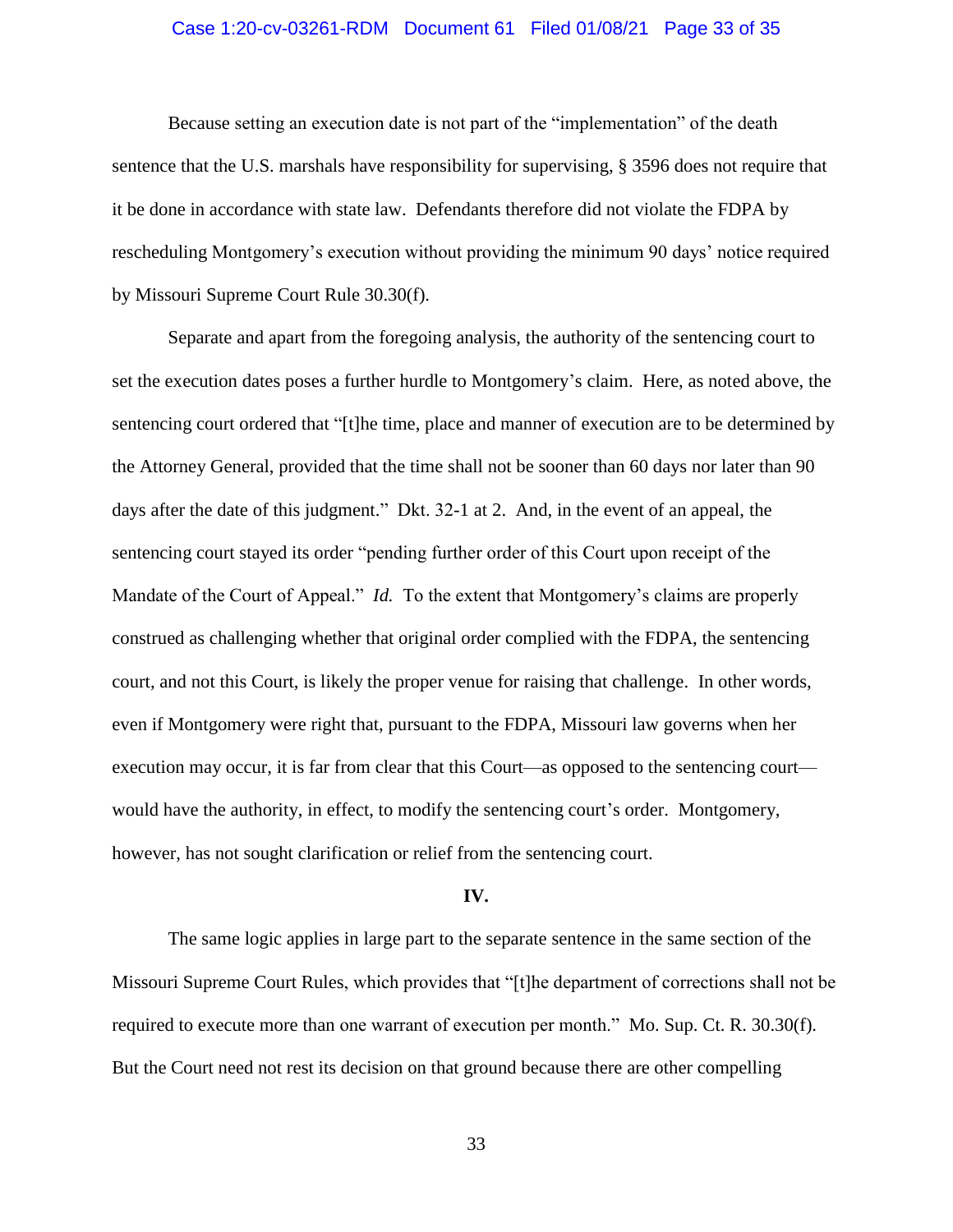### Case 1:20-cv-03261-RDM Document 61 Filed 01/08/21 Page 34 of 35

reasons to reject Montgomery's contentions based on the one-per-month provision. Most conclusively, (1) the limitation applies to what can be "required" of the Missouri Department of Corrections and does not seem to bestow any right or privilege on death row inmates, and, (2) in any event, Montgomery's execution is the first federal execution scheduled in January. Dkt. 59 at 18. Montgomery contends that "[t]he logical purpose of limiting the number of executions that can be conducted in one month is to reduce strain on the judicial system and prison administrators and staff, as well as avoid any specter of mass executions, which might undermine confidence in the justice system." Dkt. 60 at 9. Those concerns, Montgomery contends, are just as applicable to BOP as to the Missouri Department of Corrections. That may be true, but the FDPA requires executions to comply with Missouri law only when the prisoner was sentenced in Missouri. If the Court were to apply Missouri's one-per-month rule to all of the executions that the Director has scheduled for January, it would in essence be subjecting death sentences imposed in other states to Missouri law. The FDPA does not require such a result.

\* \* \*

Finally, because the Court concludes that the government did not violate the FDPA in setting Montgomery's execution date, it need not consider her arguments as to how the alleged violations prejudiced her or as to the proper remedy.